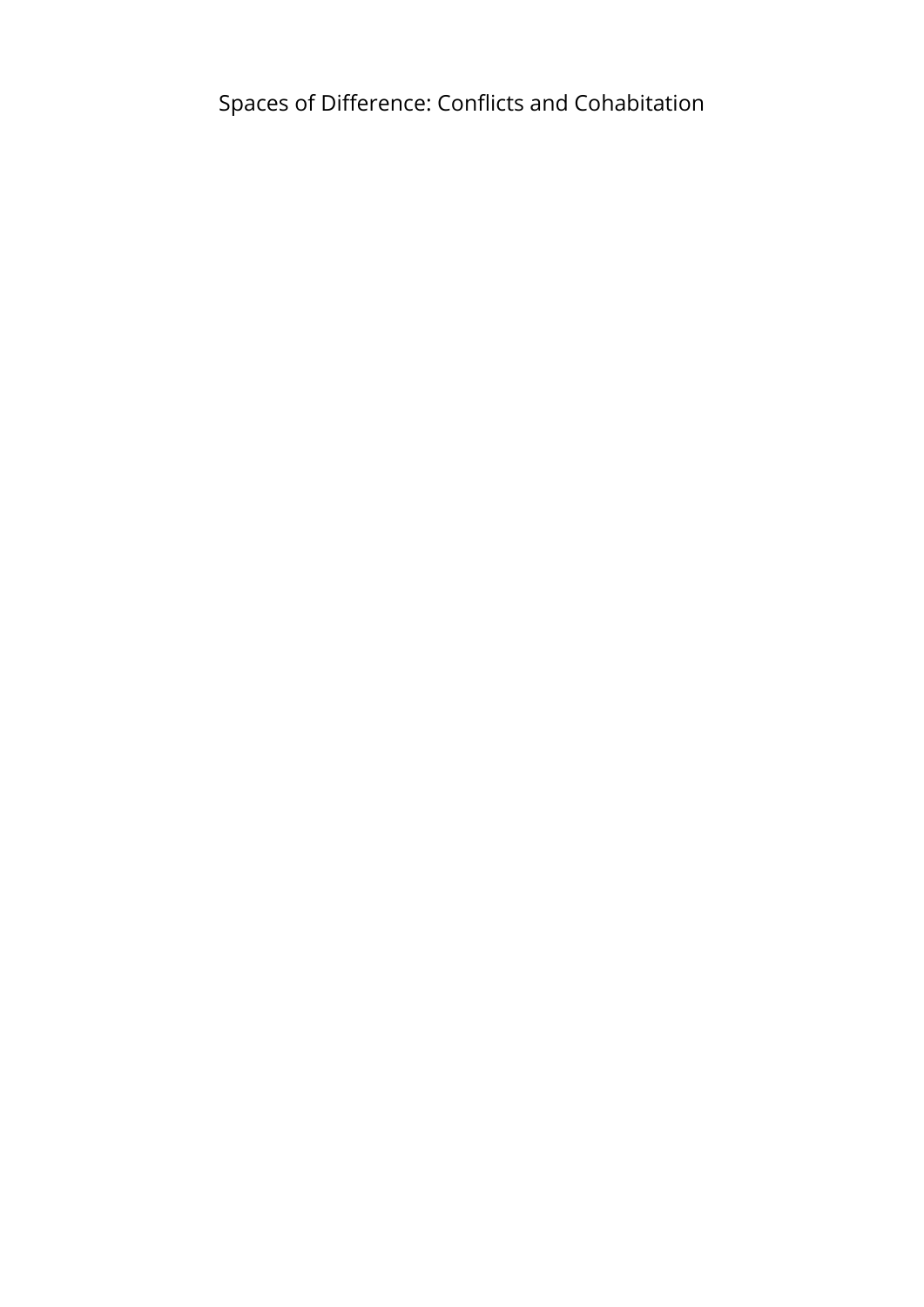## Diversity / Diversité / Diversität

Volume 2

Publication Series of the International Research Training Group "Diversity" Trier / Montréal / Saarbrücken

### edited on behalf of the IRTG Diversity by Ursula Lehmkuhl

The IRTG Diversity is the first German-Canadian doctoral training program in the humanities and social sciences. It is funded by the Deutsche Forschungsgemeinschaft (DFG) and the Social Science and Humanities Research Council Canada (SSHRC). Research within the IRTG focuses on paradigmatic changes and historical transformations in interpreting multicultural realities in North America (Québec and Canada in particular) and Europe (Germany and France in particular) since the 18th century. Through the transversal analytic lenses of politics, practices, and narratives, the IRTG investigates the mediation and translation of cultural differences in micro-, meso- and macro-level empirical constellations. By highlighting the dynamic processes that engender diversity, its analytical framework offers new perspectives for transnational and area studies as well as cross-cultural research.

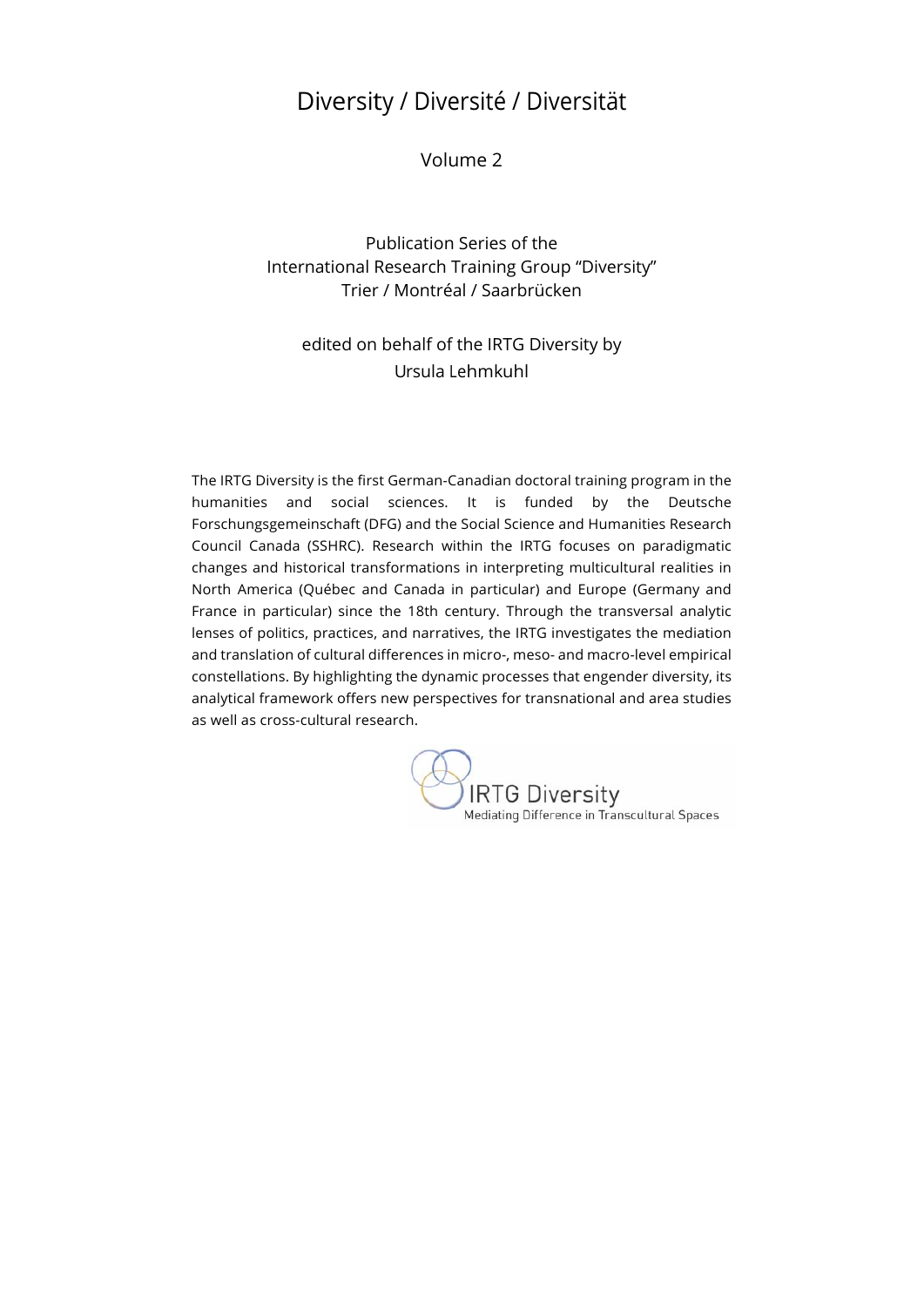Ursula Lehmkuhl, Hans-Jürgen Lüsebrink, Laurence McFalls (eds.)

# Spaces of Difference: Conflicts and Cohabitation



Waxmann 2015 Münster / NewYork / München / Berlin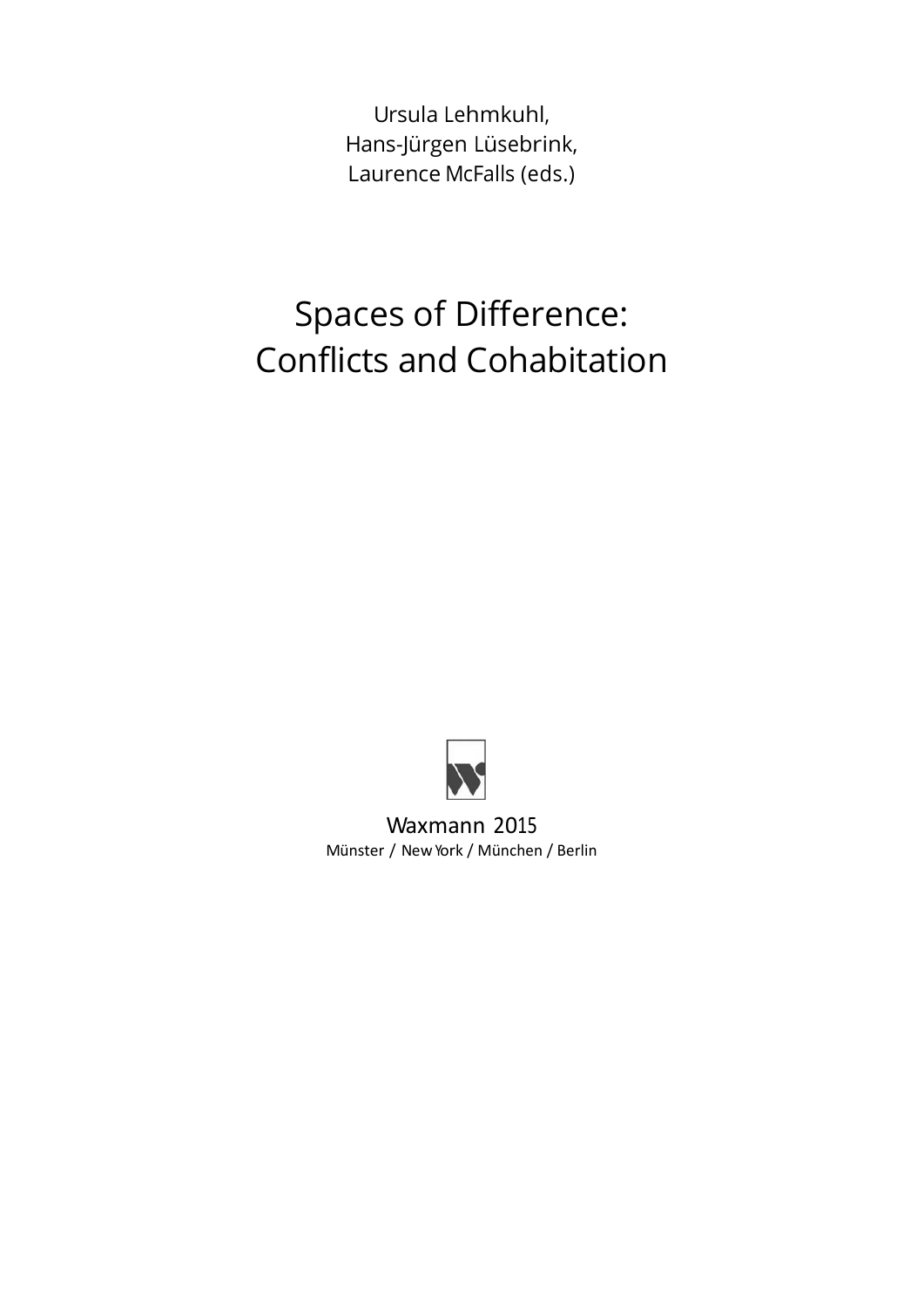#### **Bibliographic information published by the Deutsche Nationalbibliothek**

The Deutsche Nationalbibliothek lists this publication in the Deutsche Nationalbibliografie; detailed bibliographic data are available in the Internet at http://dnb.d-nb.de

Published with kind support of the Deutsche Forschungsgemeinschaft (DFG)

#### **Diversity / Diversité / Diversität, Vol. 2**

ISSN xxxx-xxx Print-ISBN 978-3-8309-xxxx-x Ebook-ISBN 978-3-8309-xxxx-x

© Waxmann Verlag GmbH, 2015 Münster, Germany

www.waxmann.com info@waxmann.com

Cover Design: Pleßmann Design, Ascheberg Typesetting: Sven Solterbeck, Münster Print: Hubert & Co., Göttingen

Printed on age-resistant paper, acid-free according to ISO 9706



Printed in Germany

All rights reserved. No part of this publication may be reproduced, stored in a retrieval system or transmitted in any form or by any means, electronic, electrostatic, magnetic tape, mechanical, photocopying, recording or otherwise without permission in writing from the copyright holder.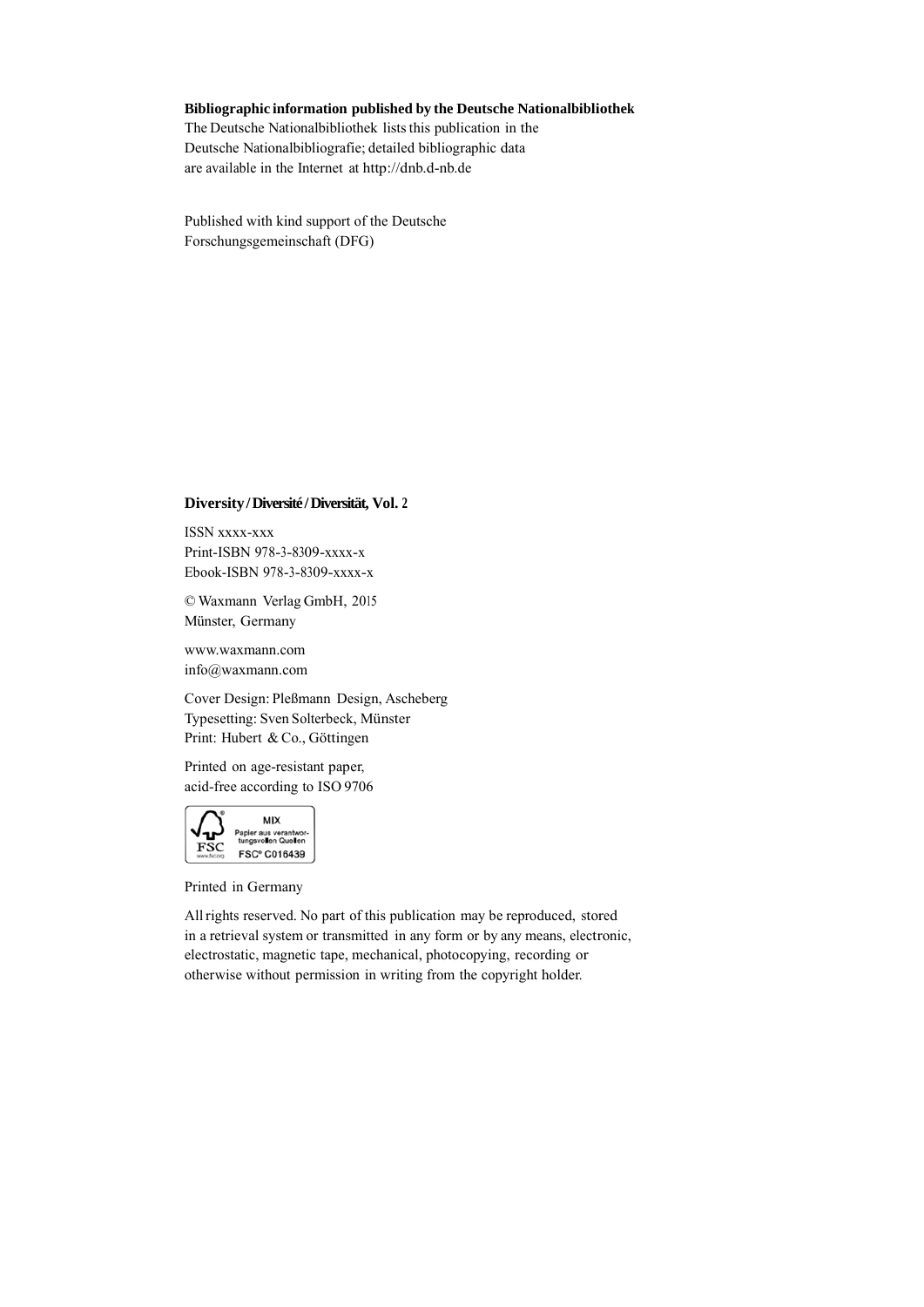## **Table of Contents**

| Spaces of Difference: Conflicts and Cohabitation                                                                       |  |
|------------------------------------------------------------------------------------------------------------------------|--|
|                                                                                                                        |  |
| Part I: Diversity - Entangled Histories of a Contested Concept                                                         |  |
| Diversités controversées : concepts, imaginaires et représentations<br>au Canada au début du 20 <sup>ième</sup> siècle |  |
|                                                                                                                        |  |
| Diversity: A Late 20th Century Genealogy                                                                               |  |
|                                                                                                                        |  |
| A Geography of Blood: Uncovering the Hidden Histories of<br>Metis People in Canada                                     |  |
|                                                                                                                        |  |
| Part II: Border Crossings and Transcultural Spaces                                                                     |  |
| The Everyday Experience(s) of Space of<br>First-generation Algerian Women in Paris                                     |  |
|                                                                                                                        |  |
| Biography en route: Investigating Mobility Experiences<br>through Biographical Research                                |  |
|                                                                                                                        |  |
| Beyond the Political Opportunity Structure Approach:<br>Studying Agency through the "Local Realm of Immigration"       |  |
|                                                                                                                        |  |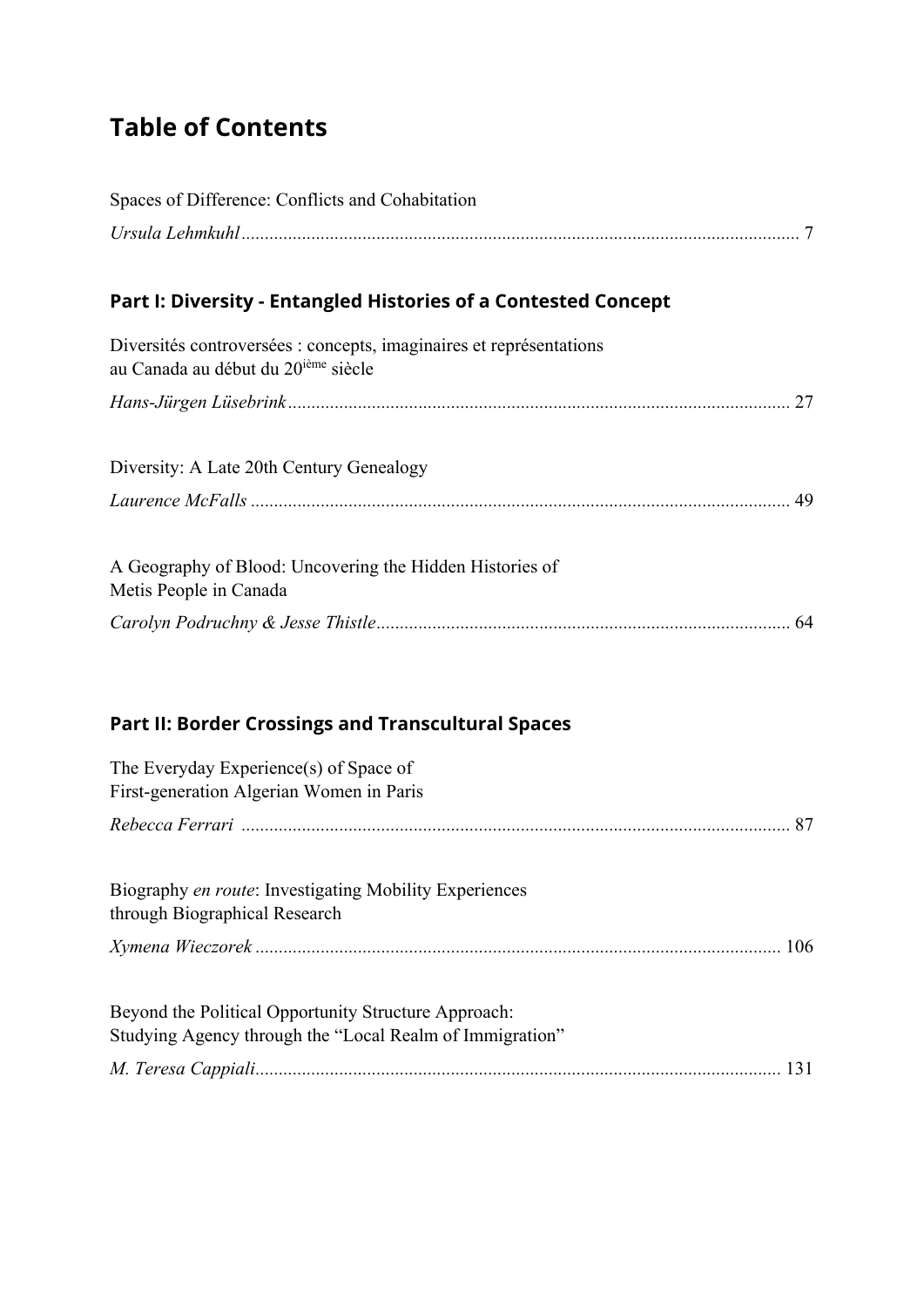## **Part III: Becoming and Belonging**

| "La loi du camembert" as an Issue of Federalism:<br>Reconciling Liberalism and Protectionism in Quebec |  |
|--------------------------------------------------------------------------------------------------------|--|
|                                                                                                        |  |
| Nationhood as a Context for Staging Personas: A Sociological Narrative<br>of Montreal and Brussels     |  |
|                                                                                                        |  |

## **Part IV: Dynamics of Confrontation and Cohabitation**

| Border Policies: From Denizens to Legal Ghosts                                                                                   |  |  |  |  |
|----------------------------------------------------------------------------------------------------------------------------------|--|--|--|--|
|                                                                                                                                  |  |  |  |  |
|                                                                                                                                  |  |  |  |  |
| La mobilisation des différences minoritaires : des dynamiques conflictuelles<br>au-delà de l'ethnicité en France et en Allemagne |  |  |  |  |
|                                                                                                                                  |  |  |  |  |
| Situated Cosmopolitanisms in Contemporary Indigenous Art Productions in Canada                                                   |  |  |  |  |
|                                                                                                                                  |  |  |  |  |
|                                                                                                                                  |  |  |  |  |
|                                                                                                                                  |  |  |  |  |

|--|--|--|--|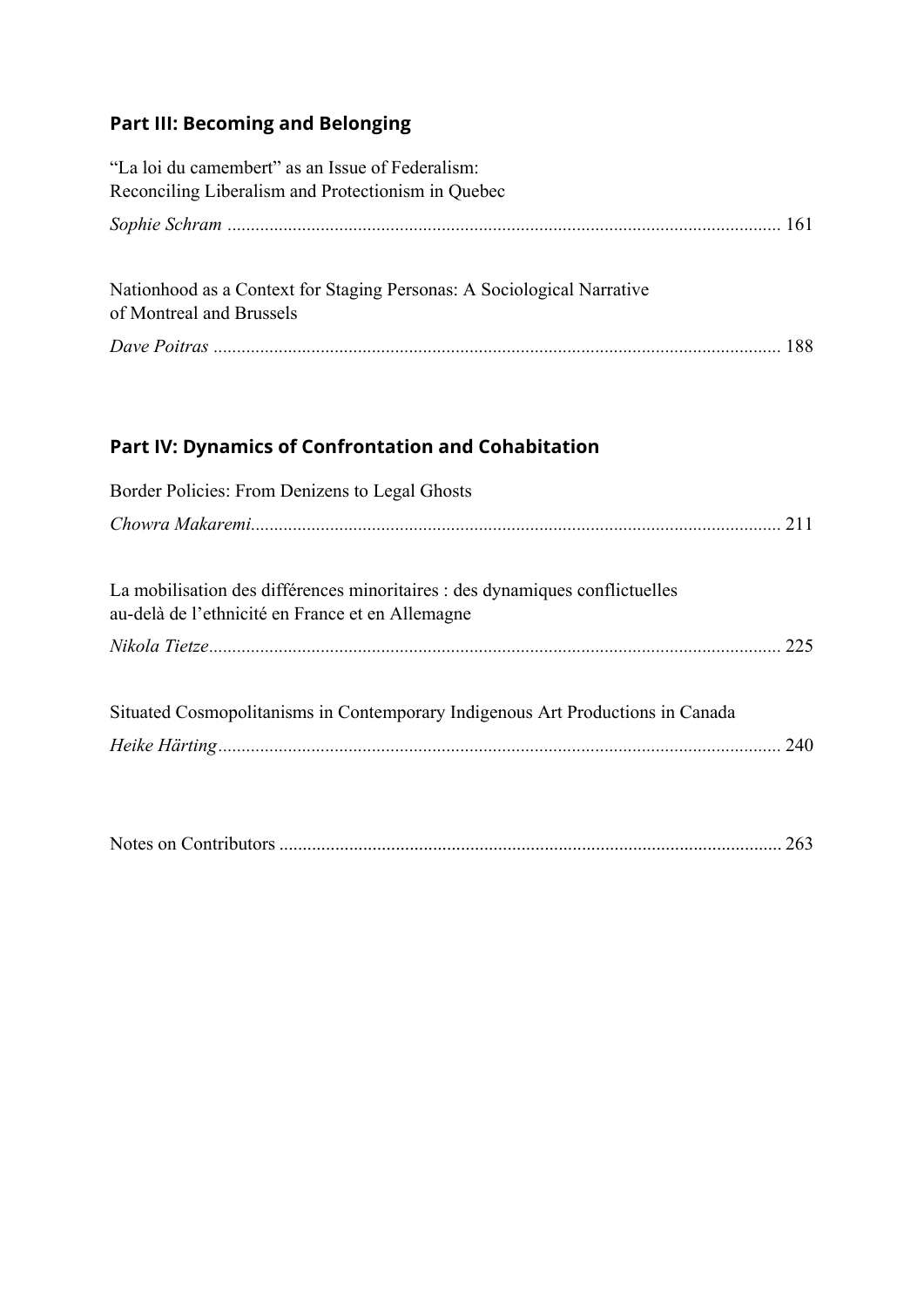# **Spaces of Difference: Conflict and Cohabitation**

Ursula Lehmkuhl

#### **Introduction**

Europe is facing a refugee problem of unprecedented scale. Millions of people are fleeing Syria, Iran, Iraq, Afghanistan, Egypt, Somalia, Ethiopia, and other countries of the Middle East and Africa, where civil war, violence, religious and ethnic discrimination and poverty have created spaces of belligerence, enmity, and threat.<sup>1</sup> Western Europe and Sweden are the desired destinations, imagined as places of hope, safety, security, and future. In order to reach these imagined spaces refugees embark on life-threatening journeys. Thousands of refugees have died while trying to reach Europe by boat via the Mediterranean. Many refugees therefore have decided to travel over land. Since July 2015, the "Balkan Route" has developed into a fluid spatial zone, a human river, flowing through places and localities that interrupt but do not stop the swell: state borders, fenced and fortified with barbed wire; the so-called "Jungle," an area near a border, where refugees and migrants rest before attempting to cross the border (Amnesty 2015); refugee camps immediately behind the border and transit zones at the border or somewhere else (for an analysis of transit zones as deterritorialized spaces see Makaremi in this volume). On these sites refugees with different ethnic and religious background, border police and soldiers, humanitarian aid organizations and volunteer helpers interact and sometimes collide, thus creating ambivalent, often dangerous spaces of difference. In a study published by Amnesty International in July 2015, the Balkan route figures prominently as a spatial zone characterized by human rights violations, ill-treatment, exploitation, pain and hunger (Amnesty 2015).

<sup>1</sup> This introduction has been written in late October 2015 during my fellowship at the Institute of Advanced Study of the University of Konstanz. I would like to thank the Cluster of Excellence "Cultural Foundations of Social Integration" for the invitation.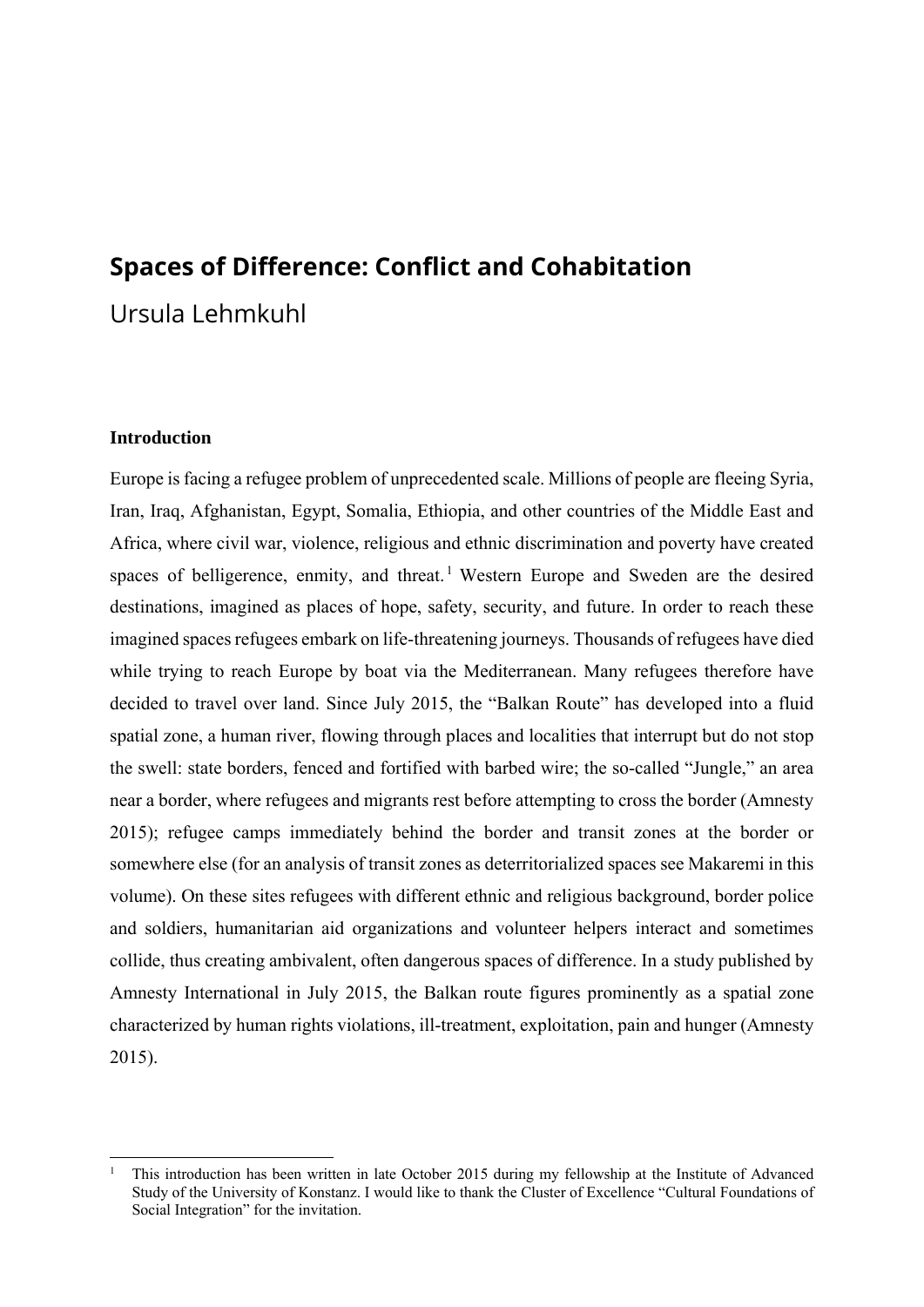When we conceived the conference "Spaces of Difference: Conflict and Cohabitation" in March 2014 situations like the ones just described were hardly imaginable in Europe. Spaces of difference in Europe and North America were less noticeable, almost hidden places resulting from inconsistent legal and political practices, ambiguous cultural and literary representations, or veiled social practices of marginalization and exclusion. While recognizing the highly politicized, power-laden character of spaces of difference, we conceived spaces of difference following the arguments developed by Cuban anthropologist Fernando Ortiz (Ortiz 1917; Ortiz/Barreal 1991, 1993). We considered spaces of difference and diversity not only as highly conflictual and violent spaces but also as transcultural spaces in which difference is negotiated, mediated or even translated. We were interested in what processes of mediation and translation looked like and whether they are accompanied by processes of transculturation in the sense of transfer processes from one culture to another, not leading to acculturation but implying a certain loss or rearrangement of a cultural configuration, to use Ortiz's concepts "deculturation" and "neo-culturation." How might transcultural processes generate a new common culture based on the meeting and the intermingling of different peoples and cultures? What are the cognitive and discursive patterns and the concrete social practices on the micro-, meso- and macro-level characterizing and stirring processes of transculturation? How can we systematize the multi-polar movements between different cultures and within cultural contact zones where spaces, cultures, and identities are subject to constant negotiation, mediation, and thus to change?

We were aware that questions like these tend to promote a romanticized perspective on spaces of difference by privileging the transculturation approach, which might seem harmonistic at first sight. With the focus on "conflict and cohabitation" we wanted to avoid a harmonistic approach and instead pinpoint the dual character of "spaces of difference," the violent and conflictual one and the banal, embodied or institutionalized one. While refugees in several Balkan countries and Hungary may face open human rights violations due among other things to inadequacies in the implementation of asylum laws, the incapacity to cope with the smuggler system, and the lack of resources to treat the refugees humanely, in Western Europe they are confronted with more subtle legal processes of rejection and repatriation (see Makaremi in this volume). In addition, in Western European societies xenophobic tendencies and practices are rapidly developing not only in right wing circles. Xenophobia has reached mainstream society and collides with a "welcoming culture" that has mobilized thousands of volunteer helpers in Austria, Germany and Sweden. Conflicts and frictions resulting from these inconsistencies and contradictions frame practices, politics and narratives of diversity and difference.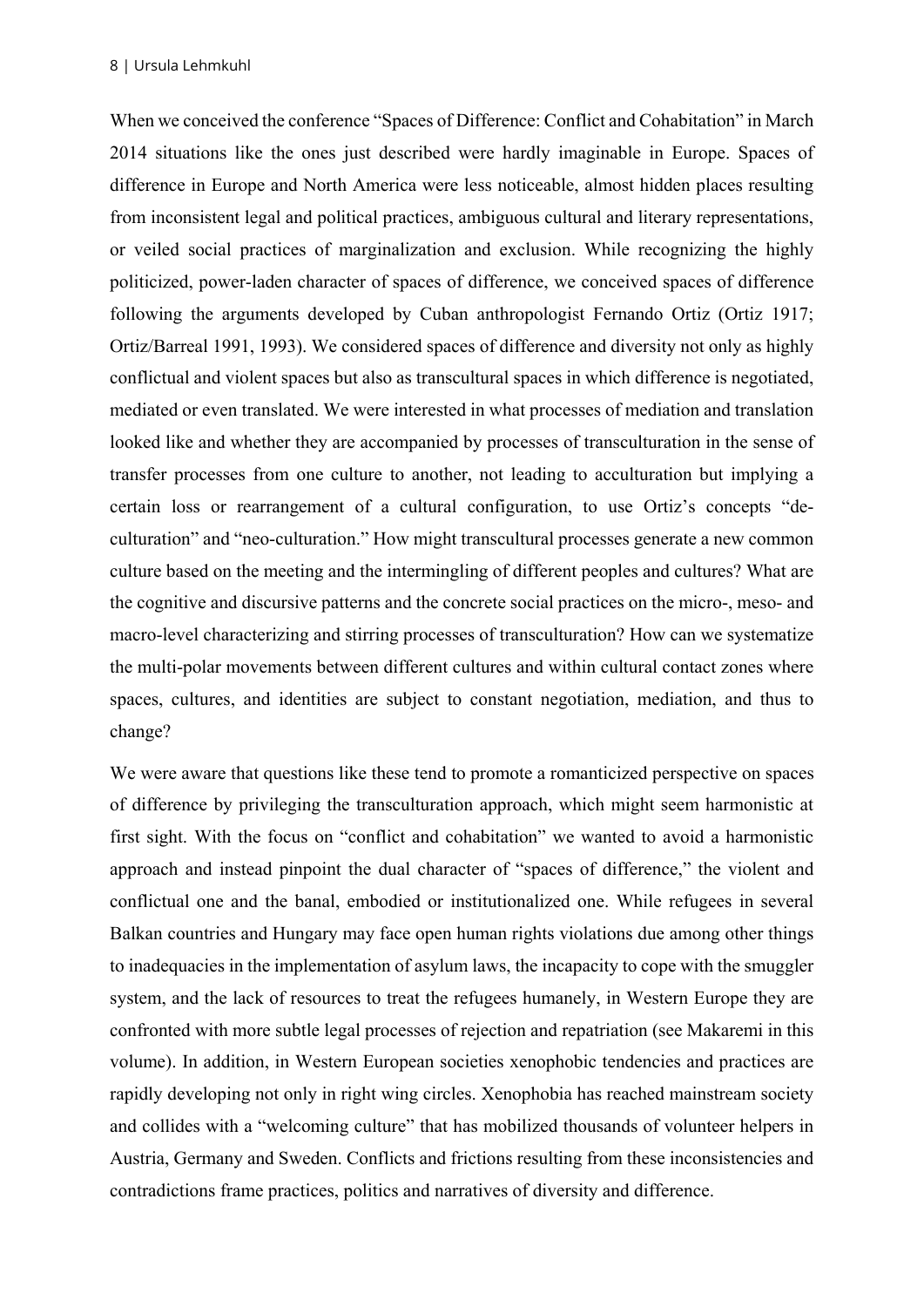Taking into account this complex situation that Western European societies are currently facing, we think that the case studies and analyses presented in this volume come just in time. Based on primary and highly original historical, ethnographic or sociological research and with an empirical focus on Western Europe and North America, the contributions to this volume explore how spaces of difference are constructed, framed and negotiated. Although or maybe because we argue from perspectives of postcolonial studies and post-structural constructivist epistemologies, the analyses presented in this volume might help to trigger a debate that not only deals with the visible extremes of the creation of spaces of difference but is also concerned with the hidden and veiled everyday practices framing Western societies' action and behavior vis-à-vis cultural, ethnic, racial and religious plurality.

In the sense of a readers' guide to "Spaces of Difference," I will present some of the core concepts used in this volume to analyze cultural plurality and diversity. I will then explain the structure of the volume and point out core arguments and research results presented by the eleven contributions to this volume in order to demonstrate how spaces of difference emerge, are constructed or negotiated in Western Europe and North America. As the title of this book suggests, "space" is one of our core concepts, next to "difference" and "diversity." We are concerned with "translation" as social practice and we are interested in the multi-layered temporal and spatial character of the representation of diversity, including hidden histories, veiled frames and agendas, transnational movements and flows, and the inherent power structure of conflicts and cohabitation in spaces where different cultures, ethnicities, religions, races collide and create dynamic regimes of conflict and cohabitation.<sup>2</sup>

#### **Space/Place**

Our concept of space/place is informed by arguments and premises put forward in the debate about transnational spaces. With Arjun Appadurai (Appadurai 1991, 1996), Linda Basch (Basch et al. 2003), Akhil Gupta and James Ferguson (Gupta/Ferguson 1992), Homi Bhabha (Bhabha 2004), Ludger Pries (Pries 2008) and Steffen Mau (Mau 2007, 2010) we argue that there is a plurality of competing spatial frameworks at any given time. We recognize the constructed nature of space as well as the simultaneity and fluidity of various spatial frameworks (Brun 2001; Faist/Özveren 2004; Finnegan 2008; Low/Lawrence-Zúñiga 2003; Pries 2001; Soja 1989; Wilton/Cranford 2002). Taking the arguments of regional geography and migration studies into account, we argue that spaces stand in reciprocal relation with the

 2 The following conceptual considerations are based on the research program of the International Research Training Group (IRTG) "Diversity: Mediating Difference in Transcultural Spaces" (Trier/Montréal/Saarbrücken) www.irtg-diversity.com.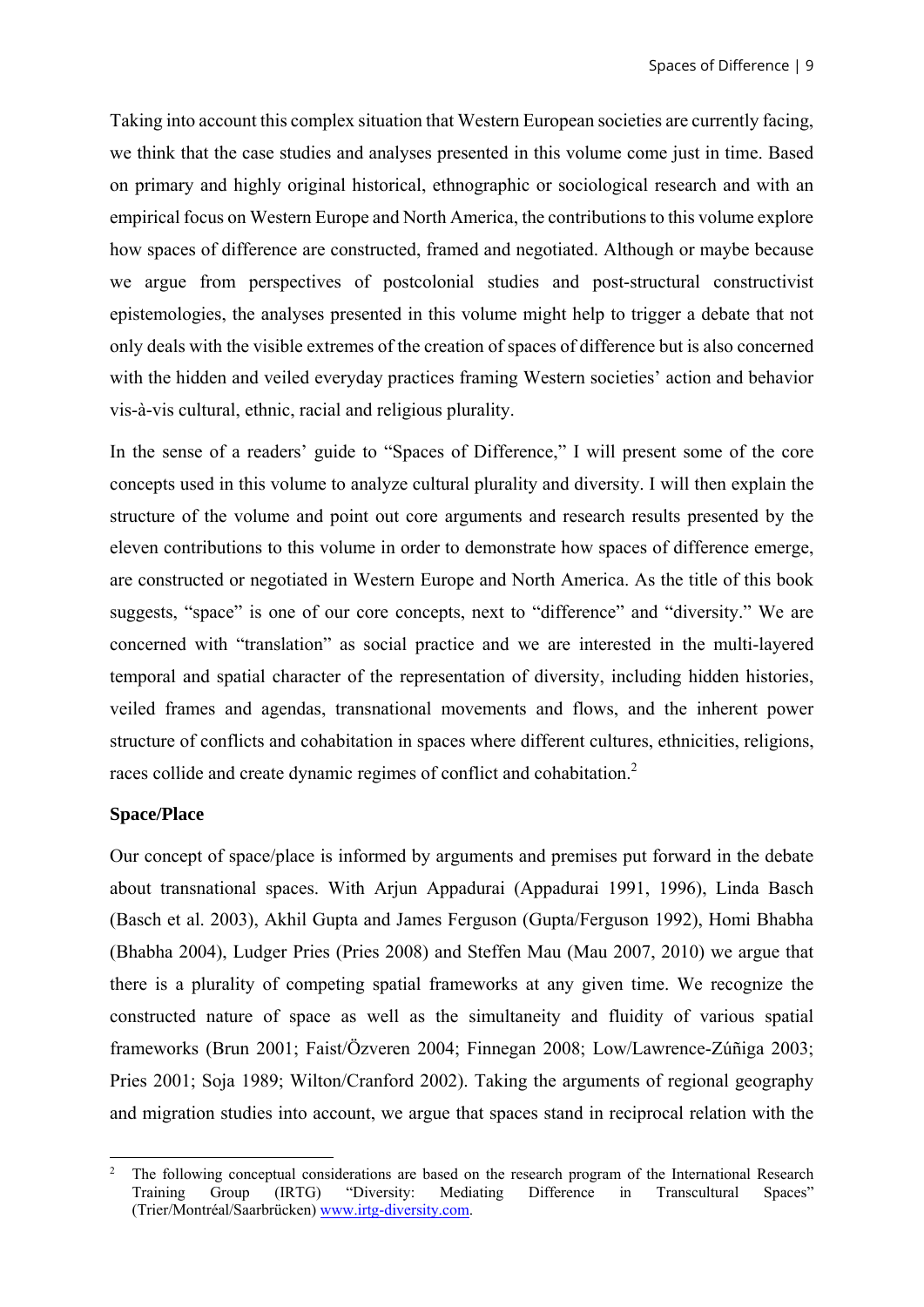social actors who move with(in) them (Werlen 2009b, a; for a historical perspective see Hoerder 1998). Historical actors and historians, politicians and political scientists, social groups and sociologists all in their own way define and mediate spatial orders.

We analyze the relation between space, place, culture, and diversity by concentrating on the cultural meaning attributed to space by various social actors through their practices, politics, and narratives over time. This cultural meaning expresses itself in, among others, the material cultures that mark the specificities of the localities in which mediation and translation processes take place (see for this perspective especially Ferrari's and Härting's contributions to this volume). Such an actor-based approach allows the analysis of coexisting and rival claims about the cultural meaning, construction and appropriation of spaces. The focus on specific localities conceived of as sites of resistance, in which cultural hybridity, transcultural practices, and overlapping identities constitute counter-hegemonic practices and discourses, permits the deconstruction and the assessment of power relations that inform processes of mediation and the struggles that may result from them (Massey 1994; Ufer 2008, 2009).

#### **Mediation/Translation**

We use mediation and translation as categories of social action, as social practices structuring interaction in spaces of diversity (Renn 2002). We investigate mediation and translation primarily as pre-institutionalized strategies of conflict resolution and conflict transformation. Both conflict and cohabitation in spaces of difference very often are structured by translation processes. Failed translations can initiate conflicts as Nikola Tietze argues (see Tietze in this volume). Our approach to translation is informed by intercultural communication studies and the rather new field of translation studies (Bachmann-Medick 2009; Buden/Nowotny 2009; Bachmann-Medick 2004; for a sociology of translation see Renn 2006; Baker 2009). In intercultural communication studies, mediation denotes strategies for overcoming conflicts and misunderstandings that arise from linguistic and cultural differences with a specific focus on "critical incidents" (Hall/Hall 1983, 1987, 1990; Busch 2005). Empirically, however, intercultural communication often encompasses processes of cultural transfer or even cultural and conceptual translation that are not characterized by critical incidents but by flows and incremental change resulting from appropriation and rejection practices that are not immediately visible (Lehmkuhl 2004, 2006, 2009; Lüsebrink 2003, 2008). Hence, in addition to mediation, we need translation as a category of social action in order to capture the broad spectrum of action and behaviour characterizing processes of continuous interpenetration and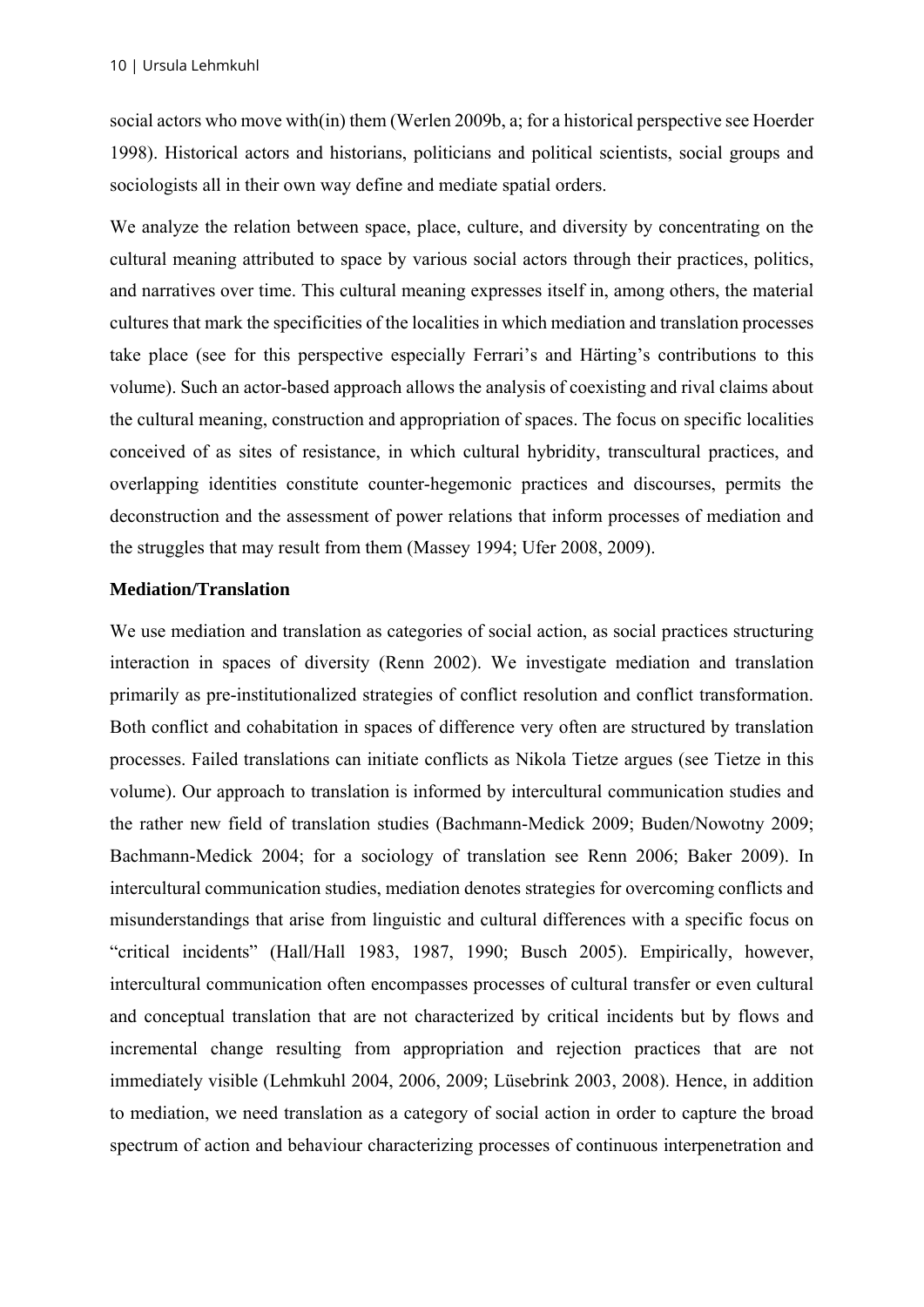entanglement of different contexts, discourses, and social fields (Fuchs 2009; Venuti 1998) inducing transculturation and the creation of transcultural spaces.

#### **Modes of Social Action: Politics, Practices and Narratives of Diversity**

The contributions to "Spaces of Difference" discuss the construction of transcultural spaces and the representation and negotiation of diversity through the analytical lenses of three dominant modes of social action: politics, practices and narratives of diversity.<sup>3</sup>

*Politics* refers to conflictual social interactions that abruptly or gradually establish the preeminence of certain norms at the expense of others and implies processes of inclusion and exclusion, of defining majorities and minorities, and of institutionalizing rights (see the research program of the Cluster of Excellence "Normative Orders" Forst/Günther 2011). This definition of politics as a particular "moment" of interaction that leads either to the establishment, change, or destruction of social order is narrow in that it excludes whole fields of enquiry that political scientists typically view as political, namely policy, organization, and institutions, for we understand the latter to be practices that arise from the politics (and narratives) of diversity (see Schram in this volume). At the same time, this definition is broad in that the sites of diversity politics extend well beyond partisan and legislative debates, the mobilization and organization of interest groups, and the inclusion or exclusion of social categories in citizenship and the national community (Endreß 2006). By highlighting this omnipresence of the political across all types of social interactions and their concomitant disciplines, we do not wish to efface their specificities but to encourage research that appreciates the complexity of the social construction of diversity. The politics of mediating difference addresses, for example, critical events and conflictual processes of spatial appropriation through immigrant groups or previously marginalized social actors, e.g. Canada's First Nations. Addressing processes of mobilization, subjectivation and consolidation the analytical perspective of politics of diversity aims at answering among others the following questions:

- 1. How, when and through whom do different historically constructed markers of ethnolinguistic, cultural, religious, and gendered difference become politically mobilized in different spatial contexts?
- 2. How do mobilized values and identities enable or "empower" action triggering subjectivating processes that transform ethnic minorities, migrants and other marginalized actors into political subjects/objects?

 3 For an application of these three modes of social action to the analysis of "contact zones" and "liminal spaces" see volume 1 of the publication series Diversity/Diversité/Diversität (Lehmkuhl et al. 2015).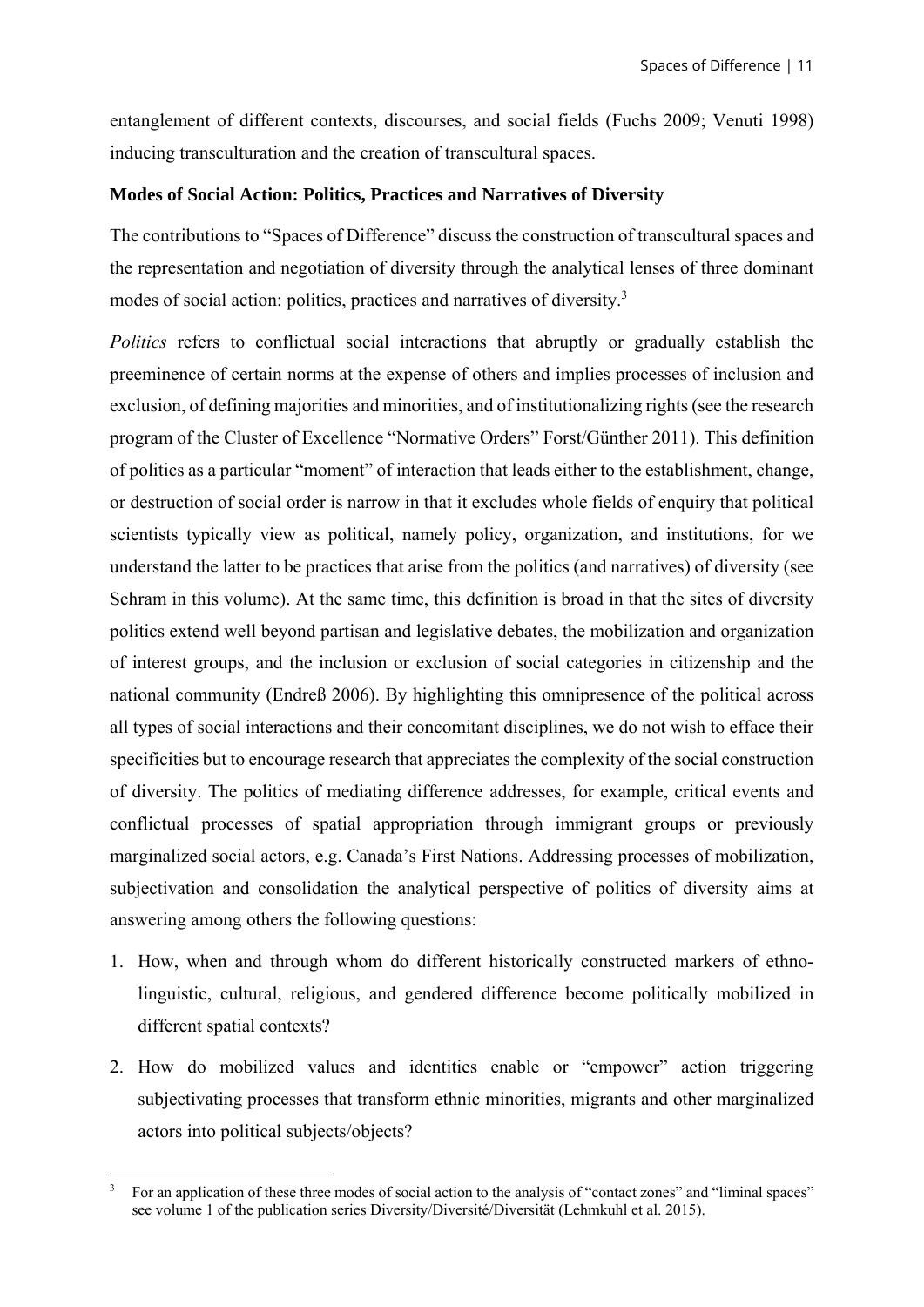3. How do particular historical memories and memory politics contribute to processes of social and spatial differentiations and to their consolidation?

While politics refers to social interactions that reconfigure spaces of diversity most visibly in moments of rupture, *practice*s describe interactions that generally reproduce those configurations in a temporality of continuity. By examining day-to-day social interactions, be they habitual, instrumental, norm-bound, or affective, the investigation of practices of diversity seeks to identify how diversity becomes inscribed in the minds and bodies of social agents and in the topography of social milieu (Endreß 2004; Petersson/Tyler 2008; for an analysis of these practices in immigrant societies see Hoerder et al. 2003). Bourdieu's central concept of habitus offers one theoretical avenue for exploring how quotidian practices of distinction, including the carving out of spaces of diversity, are embedded in cross-cutting fields of apparently disinterested but in fact competitive social interaction (Bourdieu 1979). Following Michel de Certeau's critique of Bourdieu's panoptism and over-determination, the micro-sociological or ethnographic observation of the actors' "tactics" of daily life (see Poitras in this volume), including the re- or misappropriation of social spaces, can reveal the transformative potentials of pre-political practices of diversity (Certeau 1998 [1980]).

Cultural practices and formations of cultural identity are affected by the spatial representations of cultural meaning that surround social actors – their *espaces vécus* (Frémont 1976) – but also by the specific physical localities, the places in which their lives occur. Migrants, for example, transpose or transport practices and values of one social space into another social space and, after arrival, translate their ways to residents while, at the same time, trying to translate residents' ways of life into categories and interpretations familiar to themselves (see Wieczorek in this volume) (Hoerder 2004; Vertovec 2004). By focusing on modes of appropriation of social spaces and on everyday forms of embodiment of symbolic violence, we address processes of appropriation, affirmation, and institutionalization in order to answer questions such as:

- 1. In which ways do immigrant communities, "host" societies and their respective spokespeople appropriate specific physical and symbolic spaces of diversity?
- 2. To what extent does the stylization of "otherness" in intercultural interaction and dialogue and the attribution of cultural meaning to space nurture affirmations of difference, exclusion, and vulnerability?
- 3. How are daily practices of exclusion and inclusion, mediation and translation institutionalized and represented?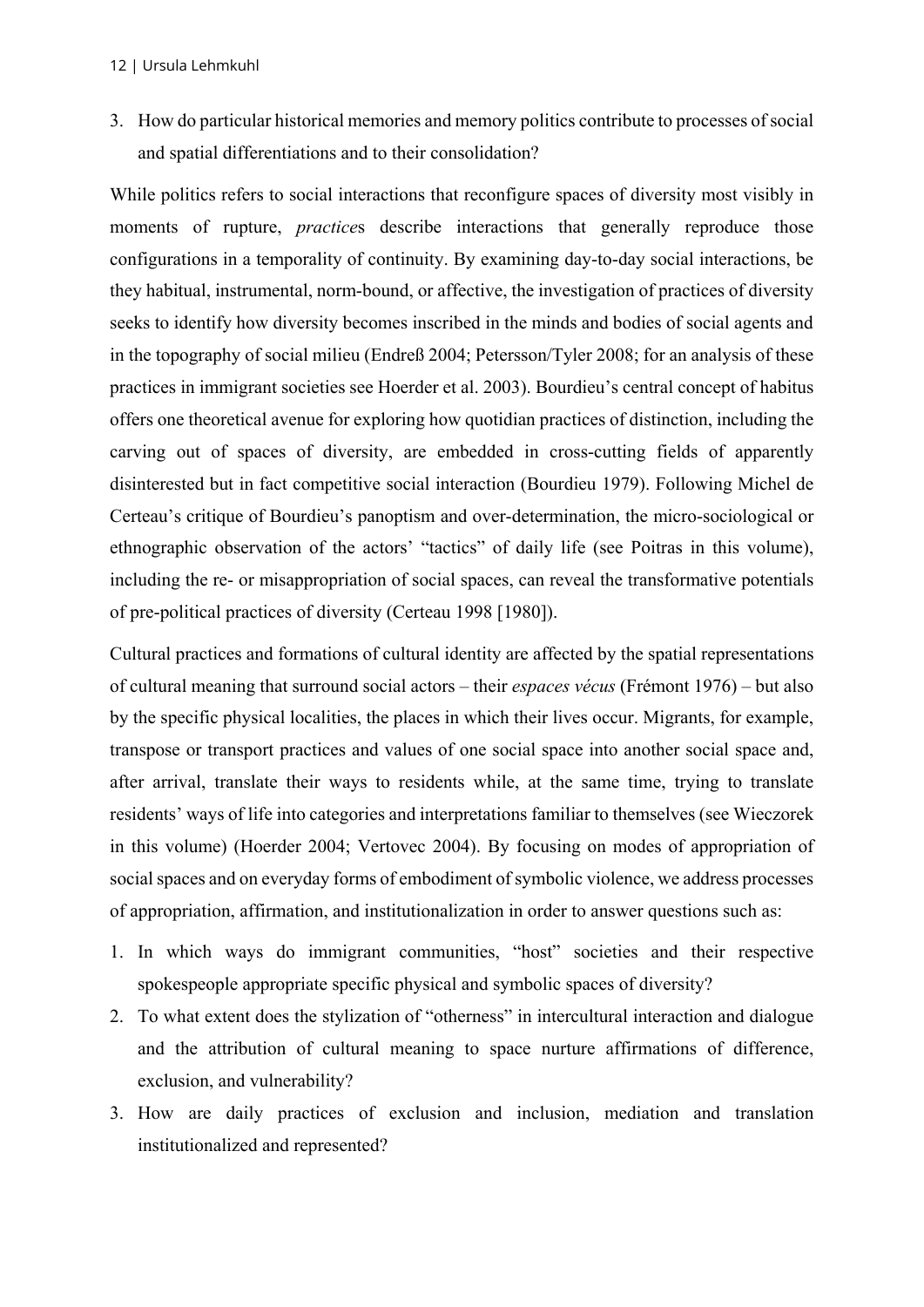Both informing and arising from politics and practices, *narratives* refer to a communicative mode of social action producing and reproducing, altering, deconstructing or radicalizing the semantic repertoire and knowledge of a given community (Hoerder 1999, 2005). Narratives are mediated representations of diversity in fictional and non-fictional literature and films as well as mass media, including the internet, but also in scientific, philosophic, political, legal, or technical discourses (Klooß/Braun 1995; Hepp 2004; Vatter 2005, 2009; Hepp 2011). By analyzing narratives of diversity we aim at reconstructing how exactly diversity becomes a topic in different media (agenda setting), how it is described (framing), and on which discursive and ideological patterns the knowledge of diversity is shaped and constructed (gatekeeping) (see Lüsebrink, Podruchny/Thistle, Cappiali, and Härting in this volume). Different forms of stories and modes of storytelling shape social configurations and give rise to localities of transnationalism, understood as unbounded spaces in which narratives establish forms of solidarity and identity that enable as well as represent social, cultural, economic, and political relationships (Schwartzwald 2010). The focus on narratives and practices of (media) representation and memory (politics) of diversity (Vatter 2008; Despoix/Bernier 2007) allows the exploration of processes of problematization, articulation, and sedimentation of knowledges about difference and diversity with a special emphasis on inter-temporality.

- 1. When, how, and through whom are multi-cultured places and diversity problematized?
- 2. In which temporal and spatial terms are multi-cultured places and diversity articulated?
- 3. How do forms, strategies and codes of representation, and reflexivity become sedimented in ways that perpetuate practices of diversity or promote transculturation?

As the contributions to this volume will show, these modes of social action are closely intertwined, almost inseparable empirically. But the analytical distinction between these three modes unveils the conflictual, the quotidian, and the communicative character of mediation (of difference) as a complex social interaction producing distinct, yet often overlapping localities of diversity as well as transcultural spaces. Through the analytical lens of these three dominant modes of social interaction, the multi-disciplinary contributions to this volume address four broader empirical research fields: (1) the entangled and contested (hi)stories of diversity; (2) migration and the creation of transcultural spaces; (3) practices and politics of belonging; and (4) the dynamics of confrontation and cohabitation in spaces of difference. The research presented in this volume combines approaches from history, political science, sociology, migration studies and literature.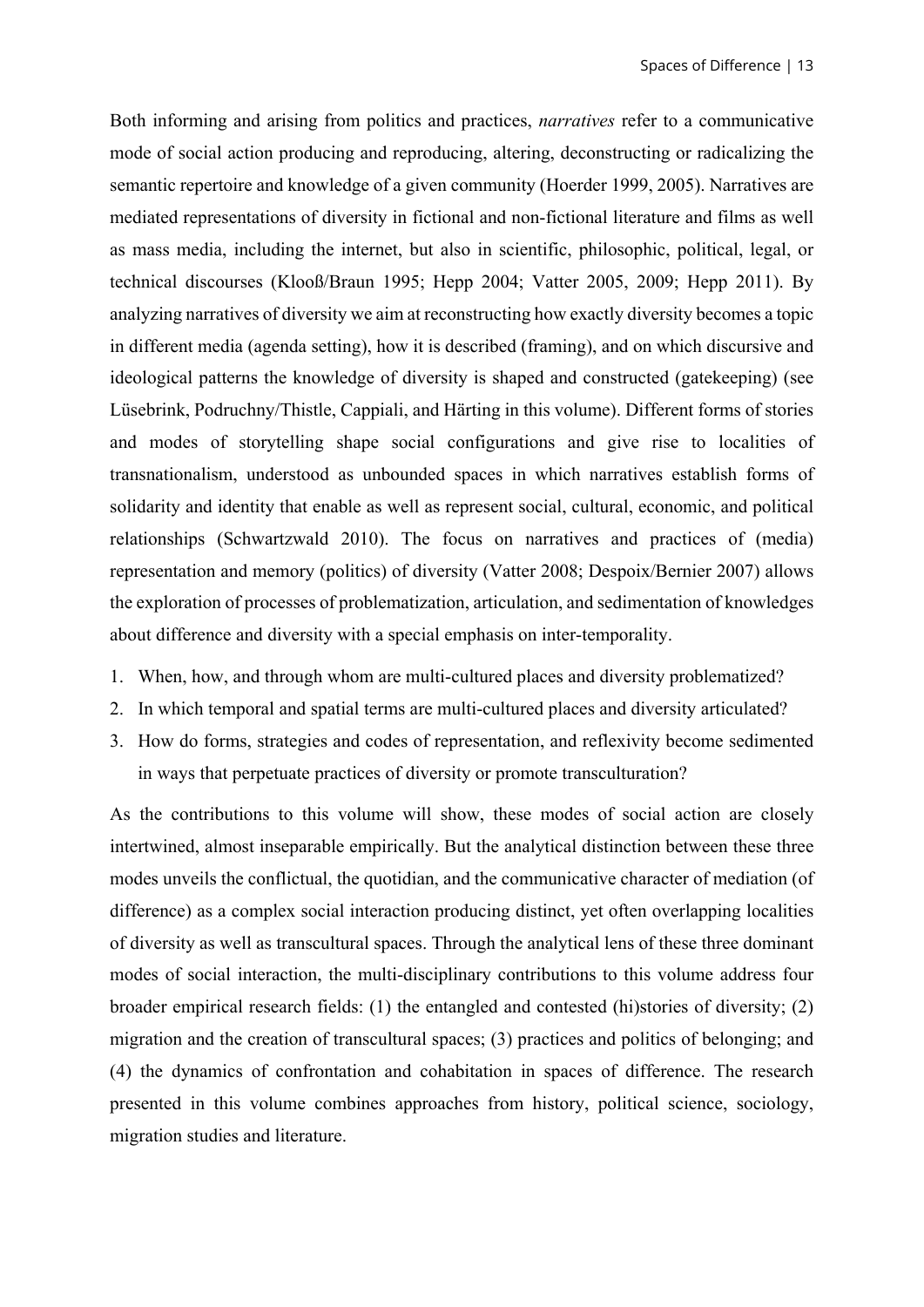#### **Entangled and Hidden Histories**

The first section "Diversity – Entangled Histories of a Contested Concept" treats the issue of implicit knowledge, untold stories and the semantic and discursive power of "diversity" in three chapters. These contributions thereby address the entanglement of politics, practices and narratives of diversity although with different emphases. *Hans-Jürgen Lüsebrink* reconstructs and investigates the emerging usage of the term and concept "diversité" in its ethno-cultural meaning in the context of the public and literary debates and controversies about "Regulation 17" agitating the Canadian public in the years before World War I. "Regulation 17" issued by the Ontario Ministry of Education in July 1912 created a critical moment in the sense of politics of diversity. It restricted the use of French as a language of instruction to the first two years of schooling. This infringement on Canada's then still officious bilingualism provoked vehement reactions not only among French Canadians, but also from Anglo-Canadians who participated in the emerging debate framing their position in terms of English liberalism and tolerance. "Regulation 17" had a direct impact on Canada's position and role in World War I, as it became a central reason why French Canadians distanced themselves from the war effort and refused to enlist. The following conscription crisis in Canada can and should also be read as part of Canada's politics of diversity.

Based on a historical-conceptual analysis of core texts produced in the context of the debate about "Regulation 17," Hans-Jürgen Lüsebrink argues that the concept of diversity, which became prominent in the 1990s in the wake of Canada's multiculturalism policy and philosophy (see McFalls in this volume), was born as early as the beginning of the  $20<sup>th</sup>$  century in the context of the debate about Canada's bilingualism. Diversity emerged here as a concept to legitimize and protect the dual linguistic heritage of Canada. Anglophone protagonists of Canada's bilingualism argued in favor of French with reference to the traditions of linguistic tolerance and diversity within the British Empire. Hans-Jürgen Lüsebrink is able to show that the subtext and thus one of the hidden histories of the early  $20<sup>th</sup>$  century Canadian public and literary discourse on diversity was the tradition of English liberalism. As one of the Anglo-Canadian participants of the debate underlined: "An Empire in which the Welsh, the French of Jersey, the natives of Malta, and the Sikhs of the plains of the Punjab are equally at home and equally respected in their language rights, is surely great enough to accord the fullest toleration in this respect toward the pioneer settlers of the Empire's premier colony" (Morley 1919: 83).

The discourse and ideological frames of today's "culture of diversity" is the topic *of Laurence McFall's* late 20<sup>th</sup> century genealogy of the concept of diversity. De- und reconstructing the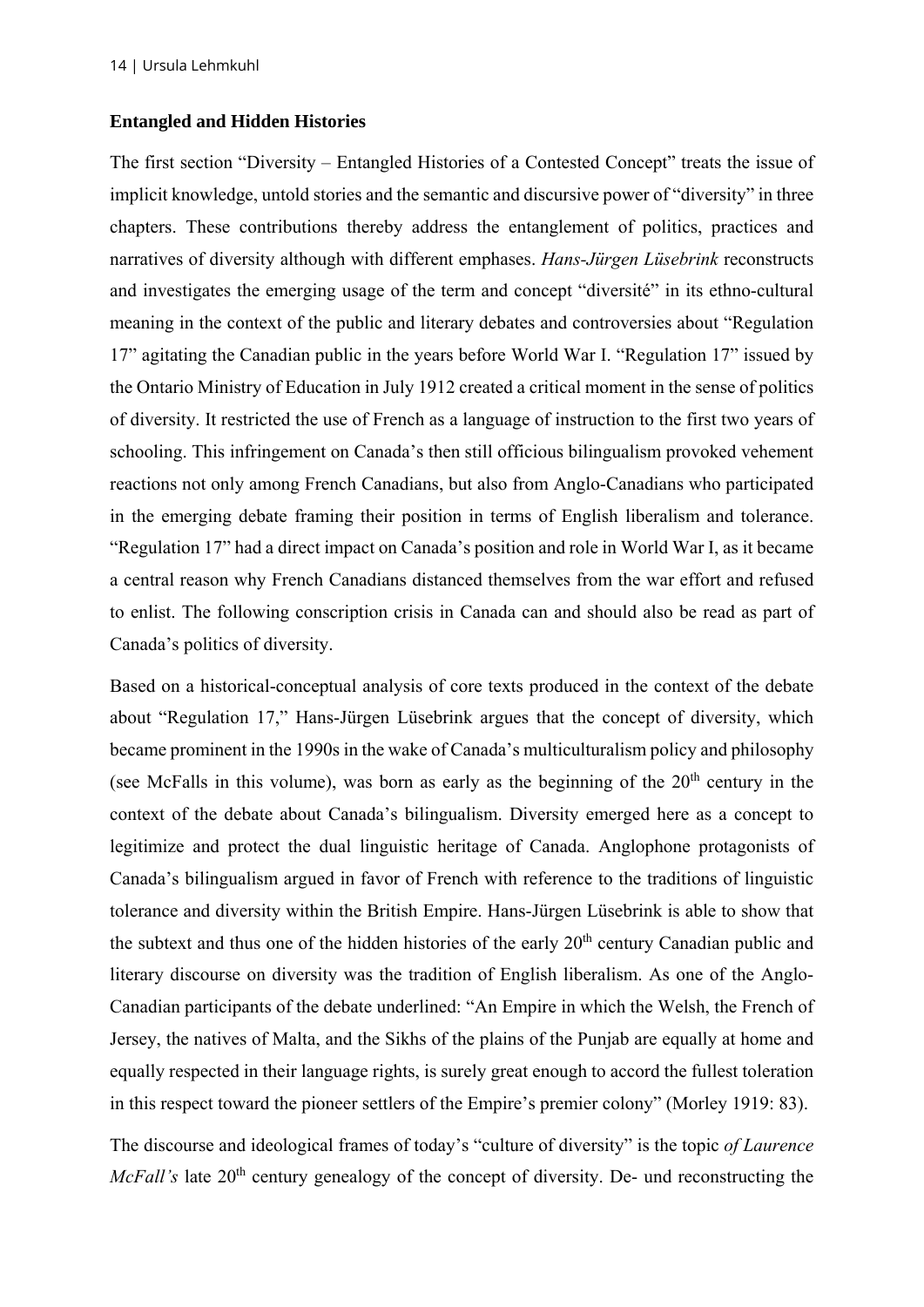ideational frames addressed by the politics and philosophy of multiculturalism, interculturalism and diversity, Laurence McFalls uncovers how the current coupling of diversity and vulnerability informs and steers post-liberal modes of biopolitical government/governmentality by blurring scientific and social scientific discourses and creating a multi-layered narrative of cultural diversity and vulnerability that reduces "diversity" to an empty signifier.

*Carolyn Podruchny and Jesse Thistle* analyze the historiography of Canada's colonization through the lens of one Metis family, in order to explore "the Metis' colonial trauma and resistances throughout generations and the process of reclaiming their place in Canadian history" (Podruchny/Thistle in this volume). Combining the research perspectives of narratives and practices of diversity, the article pursues two objectives, an analytical and a political one. By de- and reconstructing the exclusionary impulses of the collective memory produced through mainstream Canadian historiography, the article contributes to the reclaiming of Metis history by connecting history and geography, stories and places, historical actors and their spatialized practices of diversity. Podruchny and Thistle argue that reclaiming and occupying space through travelling and storytelling was the core practice with which Metis people maintained kinship ties and created what Keith Basso has called "storied places" (Basso 1996). These "storied places" contain multiple layers of historical memories that are kept secret because still today the trauma of "the rebellion" keeps Metis people in traumatic silence. Podruchny and Thistle argue that these "hidden histories" circumscribing a critical moment in Metis history can only be unearthed by Metis people themselves.

#### **Border Crossings and Transcultural Spaces**

The second section is entitled "Border Crossings and Transcultural Spaces." Spaces of difference are created by day-to day social interactions. The analysis of quotidian practices of distinction and the appropriation of social spaces through a broad spectrum of different interactive practices help us to understand how spaces of difference are created. In her analysis of first-generation Algerian immigrant women in Paris *Rebecca Ferrari* uses Edward Casey's concepts of "space" and "place" (Casey 1993) in order to analyze the interrelation between emotions and places and the mutual relationship between human beings and places. Her analysis is based on personal narratives of her informants, narratives that are connected to specific places. Whereas Carolyn Podruchny and Jesse Thistle are focusing on hidden histories by looking at what Edward Casey would call "place memory" (Casey 1987: 187), Rebecca Ferrari is more interested in how highly emotional spaces are constructed through a combination of practices, material artefacts, life stories and memories. As she argues the "space tells me who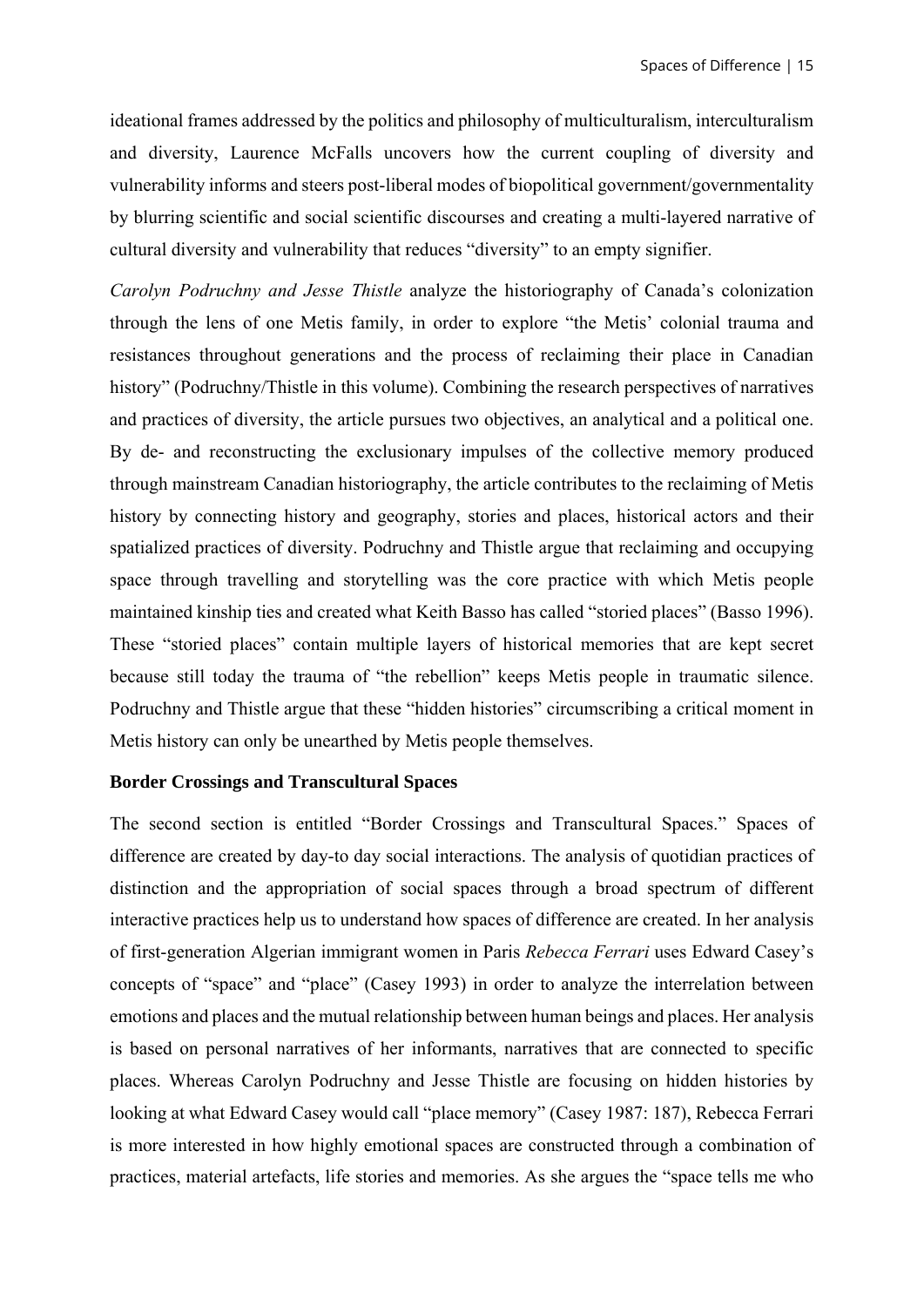she [the informant] is and therefore they [the space and the inhabitant] construct each other mutually" (Ferrari in this volume). Hence, the spaces of difference to which Rebecca Ferrari gained access during her field research in Paris are places with many different characters and functions. All of these places are thresholds between different spheres: gender, generation, public/private, etc. As thresholds they allow Algerian women in Paris to move back and forth between different life-worlds. They offer possibilities of "passages" (Benjamin/Tiedemann 1983) without necessarily moving in a physical sense.

Physical displacement or relocations of the center of life is the topic of *Xymena Wieczorek*'s contribution to this volume. Like Podruchny/Thistle, Ferrari, Poitras, Makaremi and Tietze, Wieczorek uses a biographical approach, which she combines with the established research perspectives of sociological mobility and migration studies. Based on biographical interviews Xymena Wieczorek investigates border crossings and transcultural spaces created and experienced by Polish migrants in Canada and Germany. By taking into account the interplay between the temporal (generational), the spatial and the social level of mobility experiences, her exemplary analysis of one life story demonstrates how in this particular case the relocation of the center of life as a reiterating social practice creates fluid and volatile but nevertheless geographically localized spaces. She describes this particular kind of mobility as the "cosmopolitan pattern of mobility." The localized spaces of difference created by "cosmopolitan mobility" add a new element to the understanding of transcultural spaces described above. "Cosmopolitan mobility" pinpoints a spatio-temporal *jeux d'échelle* typifying the negotiation of diversity in contexts of high mobility. The spaces of difference experienced by Wieczorek's interviewees are characterized by structural asynchronicities and experiences of "Gleichzeitigkeit des Ungleichzeitigen" (Koselleck 1979a, b). This simultaneity and coexistence of tradition and modernity corresponds, according to Rudolf Stichweh, to the simultaneity of diversity as a core characteristic of the modern world (Stichweh 2000: 216). Wieczorek's biographical approach and analysis demonstrates how this simultaneity of diversity on a global level is part of individual localized migrant biographies and their mobility practices.

*Teresa Cappiali* analyzes practices of diversity by deconstructing mainstream scientific narratives of migration scholars trying to explain problems and processes of immigrant integration and participation in the host society. Cappiali identifies three approaches – or scientific master narratives – that characterize the current debate over integration and participation: the "assistance approach," the "intercultural approach," and the "political rights protection approach." Especially the assistance approach is framed by the ideologies that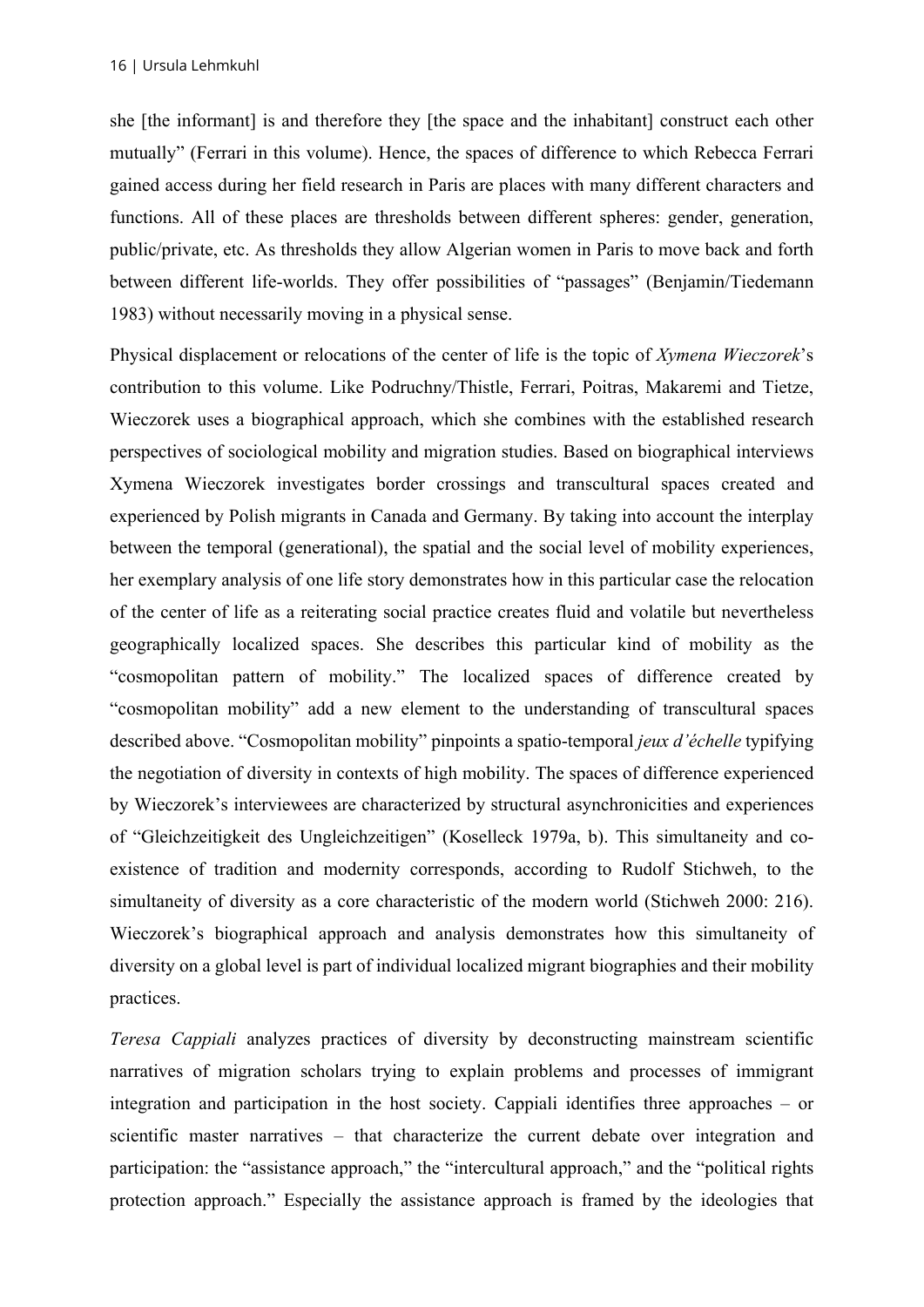McFalls has identified in his genealogy of diversity. This scientific narrative constructs immigrants as vulnerable members of a society and thus contributes to the sedimentation of a specific attitude and understanding of how to conceptualize and cope with difference on the level of daily practices in politically institutionalized settings. Teresa Cappiali introduces a new multiple-actor approach to integration that takes the "local realm" as a starting point to analyze the dynamics of political participation and to study the interaction of actors who mobilize around the *enjeu* of immigration. This new scientific narrative that Cappiali introduces starts out from the research perspectives offered by our conception of practices of diversity and develops a different way of thinking about the immigrants' role in structuring the opportunities for participation through their interaction around the issue of immigration.

#### **Becoming and Belonging**

Considering the de-nationalizing dynamics of globalization, many historians, political scientist and sociologists meanwhile argue that the nation-state in its territorialized institutional set-up is a historically contingent construct that has lost its political, social, cultural and economic meaning (Risse/Lehmkuhl 2007). Nevertheless concepts of nation and nationhood continue to shape the politics, practices and narratives of "becoming and belonging". The two chapters of the third part of "Spaces of Difference" treat the phenomena of "nation / nationhood / nationalism" from two distinct perspectives. These two perspectives comprise two extremes of a broad spectrum of practices of diversity in which nationhood is mobilized. Sophie Schram addresses the negotiation of becoming and belonging in the context of the politics of international trade negotiations (CETA) and thus addresses the international level; Dave Poitras explores the embodied or institutionalized practices of nationhood structuring the every-day life of people living in bi-ethnic or bi-lingual cities, in his case Brussels and Montreal. He thus analyzes the micro-level of individual patterns of action and behavior.

By analyzing the mobilization of nationhood and sovereignty on the level of international trade politics *Sophie Schram* reveals how "borders" and "boundaries" are constructed and for what purposes. In her analysis of parliamentary debates – political narratives – in Quebec over the issue of trade regulations in the context of CETA, she identifies various frames through which difference between Quebec and the Rest of Canada is deliberately established. She shows how political elites engaged in international trade negotiations construct "national" borders and boundaries and thus Quebec as a political "space of difference" within the Canadian federal system by appropriating France and la Francophonie in order to advance the idea of Quebec's national autonomy and cultural specificity. The case of "La loi du camembert" is an intriguing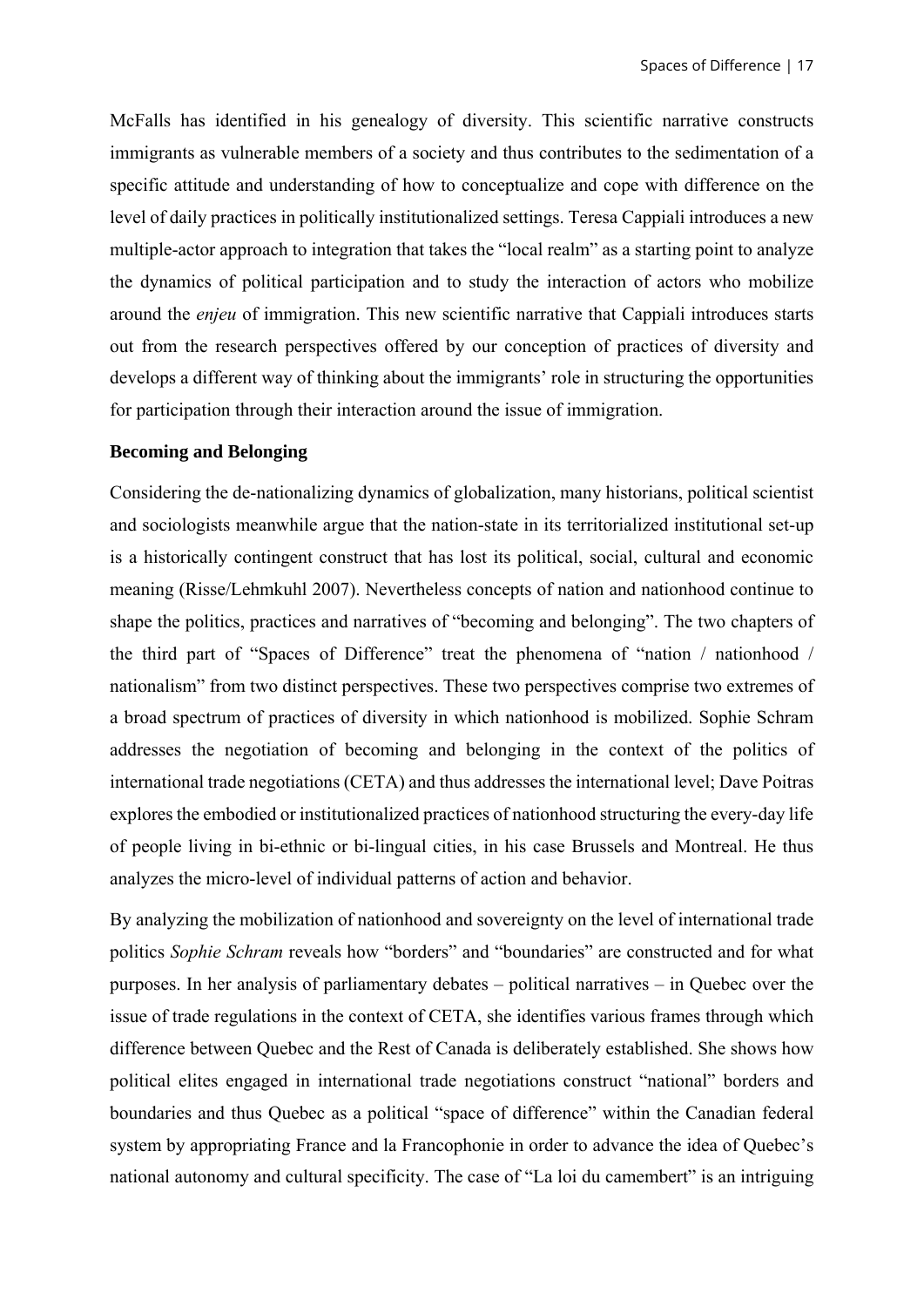example of how politicians instrumentalize the international arena in order to establish and strengthen political demarcation and differentiation in a federally organized political entity.

In contrast, by observing people in their work environment in Brussels and Montreal *Dave Poitras* identifies practices that affirm the national/linguistic/ethnic duality of the places where his informants live and work. The bi-lingual and bi-ethnic character of the two cities has become internalized by the inhabitants of these places to an extent that 'nationhood' has developed into a social institution (Berger/Luckmann 1966) structuring the life-worlds and everyday practices of diversity in Brussels and Montreal.

### **Dynamics of Confrontation and Cohabitation**

In contrast to the banality of practices of nationhood identified by Dave Poitras, the last three chapters of this volume address conflictual aspects of "becoming and belonging." Thus, although this last part also deals with questions of integration and acceptance, the contributions address more the tensions and ambiguities resulting from the power-laden dynamics of confrontation and cohabitation in spaces of difference situated in Western societies.

*Chowra Makaremi*'s article explores refugee policies in France by focusing on the contradictory legal and bureaucratic practices regulating asylum procedures. Using an ethnographic approach, she analyzes the organization and constraints to mobility and the inherent exclusionary violence of France's refugee policy. She discusses "how the administration of unwanted mobility is reframing state borders in their forms and texture, and how these new borders are creating categories of non-residents, and situations of violence within the rule of law" (Makaremi in this volume).

Drawing on semi-structured interviews, *Nicola Tietze* explores constructions and imaginaries of becoming and belonging in Muslim, Kabyle, and Palestinian communities in Germany and France. She shows how her interviewees mobilize minority differences in distinct ways, by referring, for example, to rules for an Islamic way of life, to historical experiences during the colonial period, or to concepts of Palestinian nationalism. Dynamics of confrontation emerge through the shifting of certain concepts and imaginaries from one context to another. While traveling, these concepts alter their meaning, thereby producing conceptual misunderstandings or misfits. These failed "translations" often lie at the roots of perceptions of discrimination and stigmatization. Thus, the narratives of belonging told in the "language" of the cultural and ethnic origins of the interviewees reveal stories of failed conceptual translations that often become politicized as experiences of discrimination and exclusion.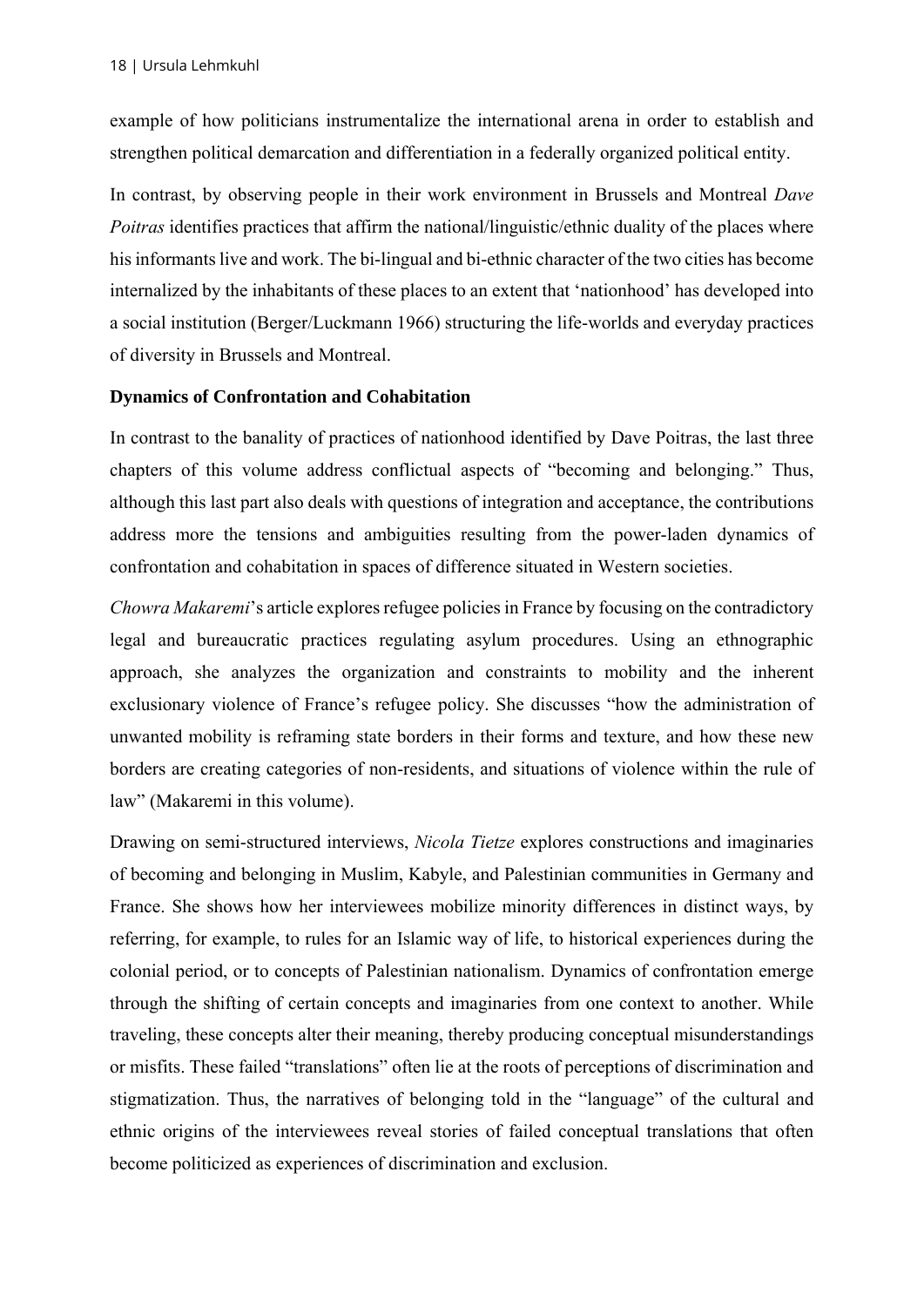In her critical discussion of dominant discourses of nationhood and national belonging, *Heike Härting* reads the aesthetics of contemporary indigenous performance art as an indigenous cosmopolitan imaginary. She analyzes indigenous art from the vantage point of "the politics of diversity" with a special focus on the political effects and the transformative power of indigenous aesthetics. Heike Härting argues that contemporary indigenous video installations, performances and music restructure the spatial iconography of Canadian settler and indigenous history, redistribute public spaces and expose the politics of colonial representation. In doing so, indigenous art offers insights into the complex dynamics of confrontation and cohabitation.

I will close my introductory remarks by coming back to the current refugee problem in Europe. The contributions to this volume are not policy papers. They do not offer political solutions. Instead they underline the complexity of the issues at stake and the inherent ambiguities and tensions. Since all but one of the contributions deal with contemporary situations, I feel obliged to add a historical perspective, though I am not arguing that we should learn from history. Historians have long learned not to do that. Instead I would like to share a part of European history that is under-researched and less known to many of us in order to remind us of European traditions and historical realities.

We are all aware of the European wars of religion during the late medieval and early modern period. Although sometimes unconnected, all of these wars were strongly influenced by the religious change of the period – the Protestant Reformation in Western and Northern Europe – and the conflicts and rivalries that it produced. Less known is the fact that during the same time, from the 13<sup>th</sup> to the late 18<sup>th</sup> century, there existed a state in Eastern Europe – Lithuania – where Christians, Jews and Muslims lived peacefully side by side.4 The Grand Duchy of Lithuania included large portions of the former Kievan Rus' and other Slavic lands, covering the territory of present-day Belarus, Latvia, and Lithuania, as well as parts of Estonia, Poland, Russia, and Ukraine. At its greatest extent in the 15th century, it was the largest state in Europe, reaching from the Baltic to the Black Sea. It was a multi-ethnic and multi-confessional state with great diversity in languages, religion, and cultural heritage. It became home to many refugees from Western Europe who were persecuted as heretics during the wars of religion. This

<sup>4</sup> I have to thank Stefan Schreiner from the University of Tübingen for sharing his knowledge about Muslims in Eastern Europe during the Middle Ages and the Early Modern Period in a lecture he gave at the Institute of Advanced Study, University of Konstanz. His historical knowledge and political insights in East European history and Near and Middle Eastern politics have inspired me to rethink some of the premises of my own work on the transatlantic discourse on equality, plurality, difference and diversity since the late 18<sup>th</sup> century. For an introduction into the remarkable history of Lithuania see (Niendorf 2006, 2010); (Potashenko 2002); (Rowell 1994).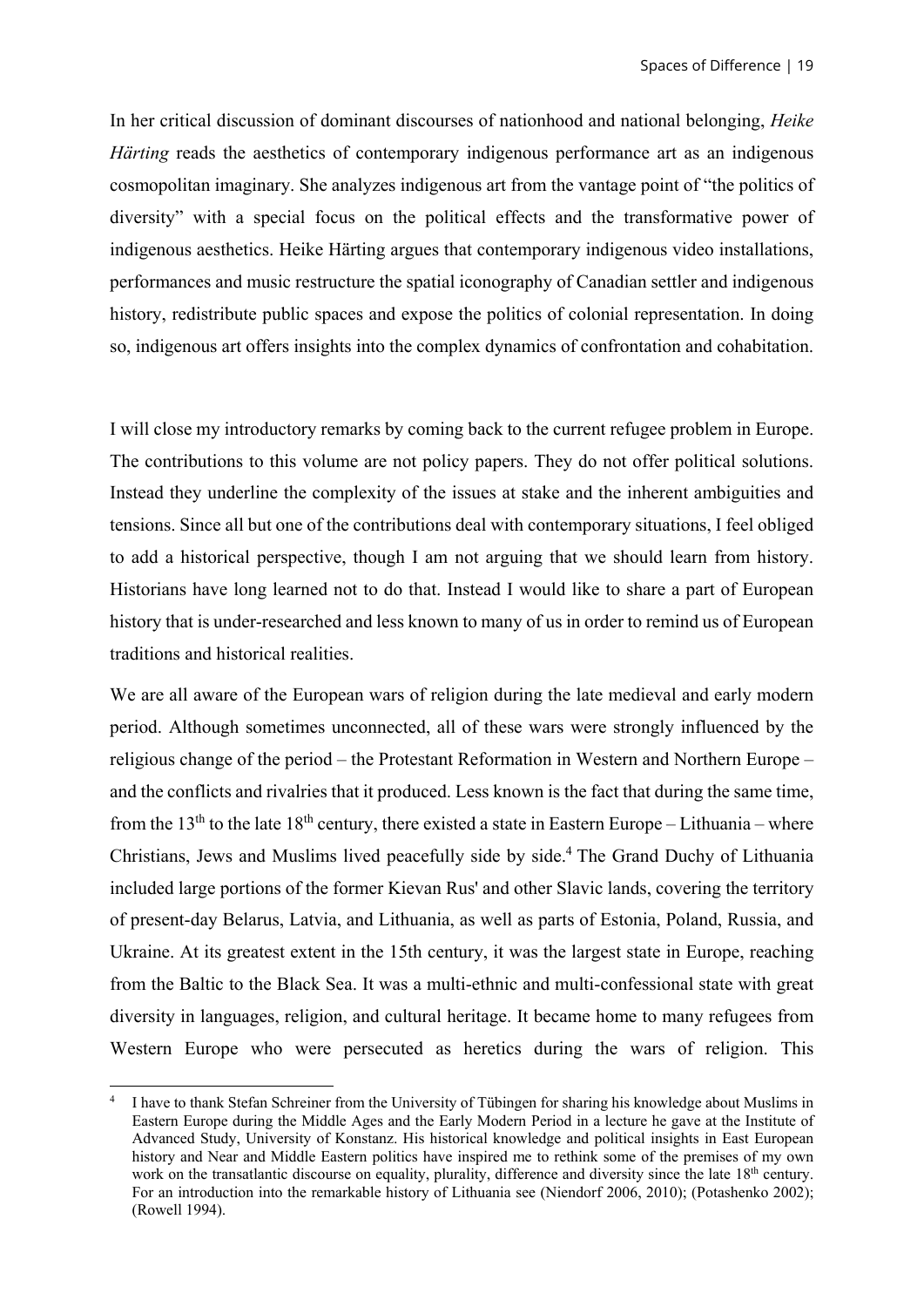extraordinarily large space of difference came to an end after the invasion of Russia in 1792 and the subsequent partition of the vast territory. I am telling this story because I think it is necessary to learn more about how spaces of difference like the Grand Duchy of Lithuania organized plurality. What were the politics, practices and narratives of diversity structuring Lithuania as a "transcultural space"? What are the differences between a vast multi-ethnic and multi-religious territory such as Lithuania and the multi-ethnic Empires of the modern era, for example the Austrian-Hungarian Empire? These and many other questions related to the fascinating history of Lithuania in the late mediaeval and early modern period open up research topics that would complement the empirical focus of the IRTG's Diversity research program and would thus lend themselves for diachronic comparison of conflicts and cohabitation in spaces of difference in Europe and North America.

#### **References**

- Amnesty International (2015): *Europe's Borderlands. Violations against Refugees and Migrants in Macedonia, Serbia and Hungary* (London: Amnesty International)
- Appadurai, Arjun (1991): "Global Ethnospaces: Notes and Queries for a Transnational Anthropology", in: R. Fox (ed.), *Recapturing Anthropology* (Santa Fe: School of American Research Press), 191-210.
- Appadurai, Arjun (1996): *Modernity at Large: Cultural Dimensions of Globalization*  (Minneapolis: University of Minnesota Press).
- Bachmann-Medick, Doris (2004): "Übersetzung als Medium interkultureller Kommunikation und Auseinandersetzung", in: Friedrich Jaeger/Jürgen Straub (ed.), *Handbuch der Kulturwissenschaften, Bd. 2: Paradigmen und Disziplinen* (Weimar: Metzler), 449-465.
- Bachmann-Medick, Doris (2009): "Introduction: The Translational Turn", *Translation Studies*  2:1, 2-16.
- Baker, Mona (ed.) (2009): *Critical Readings in Translation Studies* (London: Routledge).
- Basch, Linda G. et al. (2003): *Nations Unbound: Transnational Projects, Postcolonial Predicaments, and Deterritorialized Nation-States* (London: Routledge).
- Basso, Keith H. (1996): *Wisdom Sits in Places: Landscape and Language among the Western Apache* (Albuquerque: University of New Mexico Press).
- Benjamin, Walter/Rolf Tiedemann (1983): *Das Passagen-Werk* (Frankfurt a.M.: Suhrkamp).
- Berger, Peter L./Thomas Luckmann (1966): *The Social Construction of Reality: A Treatise in the Sociology of Knowledge* (Garden City NY: Doubleday).
- Bhabha, Homi K. (2004): *The Location of Culture* (London: Routledge).
- Bourdieu, Pierre (1979): *La distinction: Critique sociale du jugement* (Paris: Éditions de Minuit).
- Brun, Cathrine (2001): "Reterritorializing the Relationship between People and Place in Refugee Studies", *Geografiska Annaler. Series B, Human Geography* 83:1, 15-25.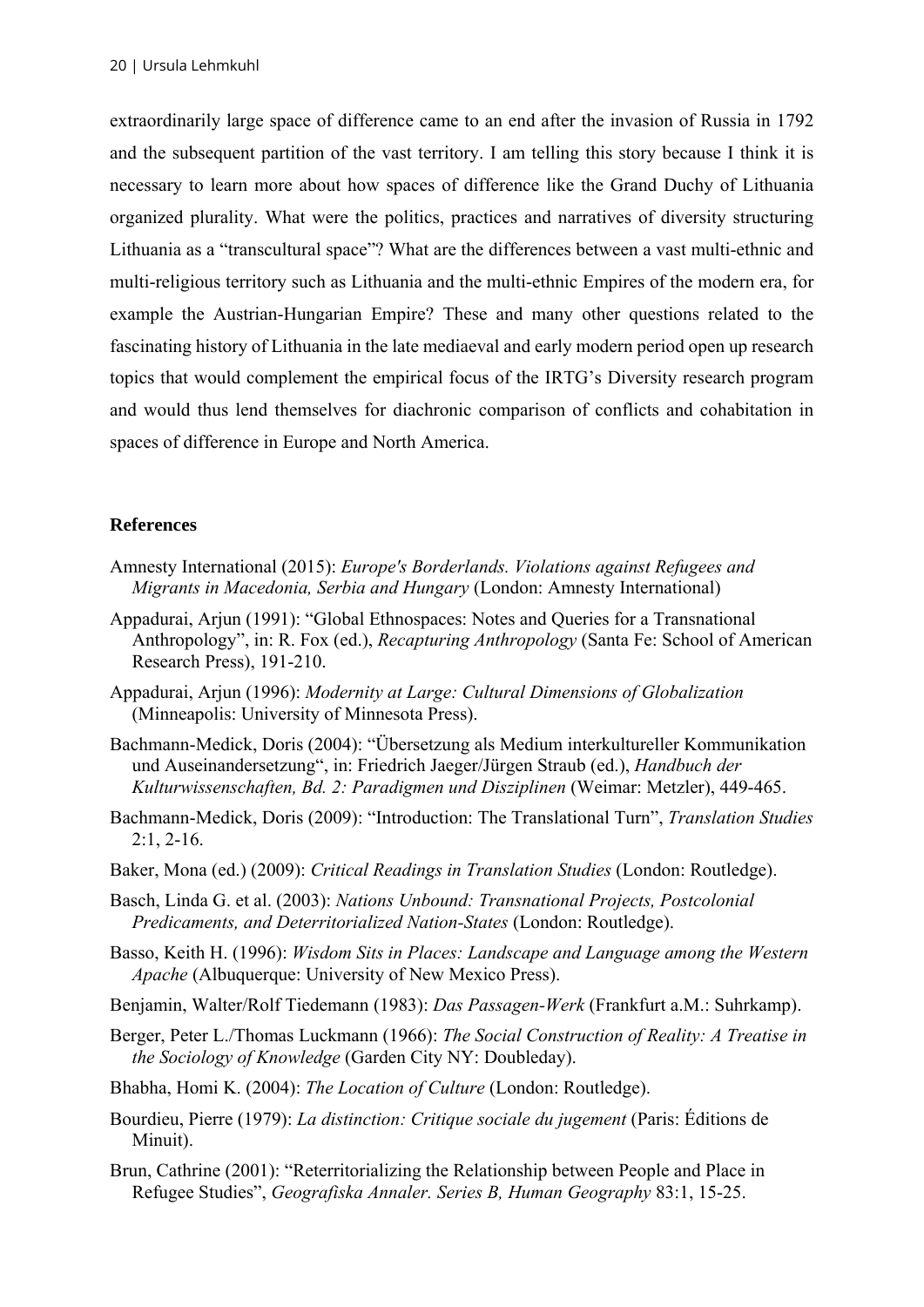- Buden, Boris/Stefan Nowotny (2009): "Translation Studies Forum: Cultural translation", *Translation Studies* 2:2, 196-219.
- Busch, Dominic (2005): *Interkulturelle Mediation. Eine theoretische Grundlegung triadischer Konfliktbearbeitung in interkulturell bedingten Konflikten* (Frankfurt a.M.: Peter Lang).
- Casey, Edward S. (1987): *Remembering: A Phenomenological Study* (Bloomington: Indiana University Press).
- Casey, Edward S. (1993): *Getting Back into Place: Toward a Renewed Understanding of the Place-world* (Bloomington: Indiana University Press).
- Certeau, Michel de (1998 [1980]): *The Practice of Everyday Life* (Minneapolis: University of Minnesota Press).
- Despoix, Philippe/Christine Bernier (ed.) (2007): *Arts of Memory. Materials, Media, Mythologies / Arts de Mémoire – Matériaux, médias, mythologies* (Montréal: Musée d'Art Contemporain de Montréal).
- Endreß, Martin (2004): "Entgrenzung des Menschlichen. Zur Transformation der Strukturen menschlichen Weltbezuges durch Gewalt", in: Wilhelm Heitmeyer/Hans-Georg Soeffner (ed.), *Gewalt. Neue Entwicklungen und alte Analyseprobleme* (Frankfurt a.M.: Suhrkamp), 174-201.
- Endreß, Martin (2006): "Ist die Soziologie Anwältin einer , Politik der Gleichheit'?", in: Karl-Siegbert Rehberg (ed.), *Soziale Ungleichheit - Kulturelle Unterschiede. Verhandlungen des 32. Kongresses der DGS* (Frankfurt a.M.: Campus), 2283-2291.
- Faist, Thomas/Eyüp Özveren (2004): *Transnational Social Spaces: Agents, Networks, and Institutions* (Aldershot: Ashgate).
- Finnegan, Diarmid A. (2008): "The Spatial Turn: Geographical Approaches in the History of Science", *Journal of the History of Biology* 41:2, 369-388.
- Forst, Rainer/Klaus Günther (ed.) (2011): *Die Herausbildung normativer Ordnungen: Interdisziplinäre Perspektiven* (Frankfurt a.M.: Campus).
- Frémont, Armand (1976): *La région, espace vécu* (Paris: Presses universitaires de France).
- Fuchs, Martin (2009): "Reaching Out, or: Nobody Exists in One Context Only. Society as Translation", *Translation Studies* 2:1, 21-40.
- Gupta, Akhil/James Ferguson (1992): "Beyond 'Culture': Space, Identity and the Politics of Difference", *Cultural Anthropology* 7:1, 6-23.
- Hall, Edward T./Mildred Reed Hall (1983): *Hidden Differences: How to Communicate with the Germans* (Hamburg: Stern).
- Hall, Edward T./Mildred Reed Hall (1987): *Hidden Differences: Doing Business with the Japanese* (Garden City NY: Doubleday).
- Hall, Edward T./Mildred Reed Hall (1990): *Understanding Cultural Differences* (Yarmouth ME: Intercultural Press).
- Hepp, Andreas (2004): *Netzwerke der Medien: Medienkulturen und Globalisierung*  (Wiesbaden: VS Verlag).
- Hepp, Andreas (2011): *Medienkultur: Die Kultur mediatisierter Welten* (Wiesbaden: VS Verlag).
- Hoerder, Dirk (1998): "Many-cultured Urban Worlds: A Comparative Historical Perspective", *Zeitschrift für Kanada-Studien* 18:2, 94-106.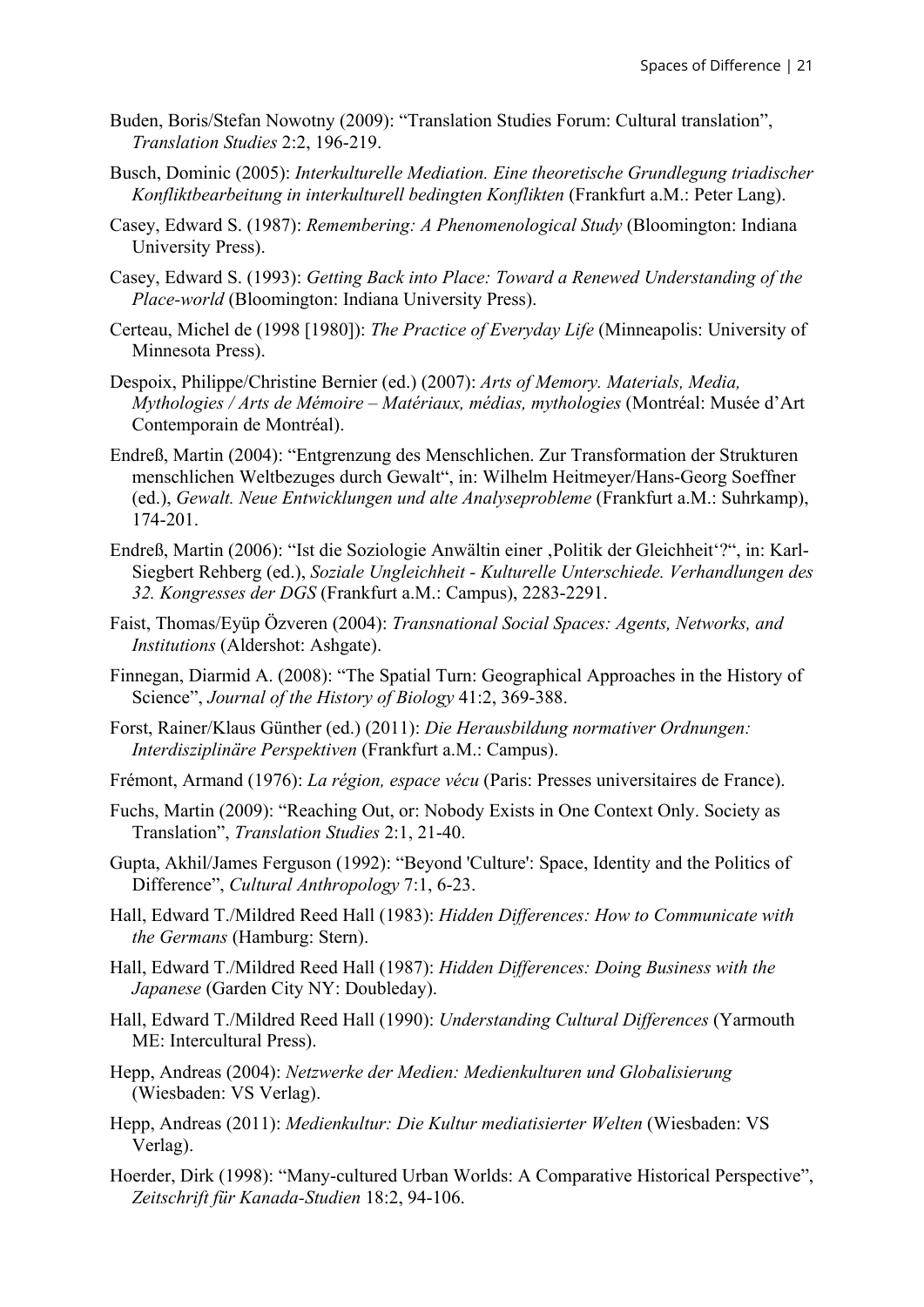- Hoerder, Dirk (1999): *Creating Societies: Immigrant Lives in Canada* (Montreal: McGill-Queen's University Press).
- Hoerder, Dirk (2004): "Transculturalism(s): From Nation-state to Human Agency in Social Spaces and Cultural Regions", *Zeitschrift für Kanada-Studien* 45:2, 7-20.
- Hoerder, Dirk (2005): "Staking Narrative Claims: A Round Table on Creating Societies: Immigrant Lives in Canada", *Histoire Sociale: Social History* 38:76, 461-477.
- Hoerder, Dirk et al. (ed.) (2003): *The Historical Practice of Diversity: Transcultural Interactions from the Early Modern Mediterranean to the Postcolonial World* (New York: Berghahn Books).
- Klooß, Wolfgang/Hans Braun (ed.) (1995): *Multiculturalism in North America and Europe: Social Practices and Literary Visions* (Trier: WVT).
- Koselleck, Reinhart (1979a): *Historische Semantik und Begriffsgeschichte* (Stuttgart: Klett-Cotta).
- Koselleck, Reinhart (1979b): *Vergangene Zukunft: Zur Semantik geschichtlicher Zeiten*  (Frankfurt a.M.: Suhrkamp).
- Lehmkuhl, Ursula (2004): "Una mietitrice come catalizzatore: la Great Exhibition del 1851 e la costruzione sociale della relazione speciale anglo-americana", *Memoria e Ricerca: Rivista di storia contemporanea* 17 settembre-dicembre, 141-64.
- Lehmkuhl, Ursula (2006): "Ein Kristallpalast für New York: Kulturtransfer und nationale Identitätskonstruktion in den USA vor dem Bürgerkrieg", *Rechtsgeschichte* 9:12-35.
- Lehmkuhl, Ursula (2009): "Acadia: A History of Cultural Encounter and Cultural Transfer", in: Ursula Mathis-Moser/Günter Bischof (ed.), *Acadians and Cajuns. The Politics and Culture of French Minorities in North America* (Innsbruck: Innsbruck University Press ), 39-54.
- Lehmkuhl, Ursula et al. (ed.) (2015): *Of 'Contact Zones' and 'Liminal Spaces': Mapping the Everyday Life of Cultural Translation* (Münster: Waxmann).
- Low, Setha M./Denise Lawrence-Zúñiga (2003): *The Anthropology of Space and Place: Locating Culture* (Oxford: Blackwell Publishers).
- Lüsebrink, Hans-Jürgen (2003): "Transferts culturels et histoire des médias: Un défi pour les études francophones", in: Lieven D'Hulst/Jean-Marc Moura (ed.), *Les études littéraires francophones: État des lieux* (Lille: Édition du Conseil Scientifique de l'Université Charles-de-Gaulle), 63-76.
- Lüsebrink, Hans-Jürgen (2012 [2005]): *Interkulturelle Kommunikation. Interaktion Kulturtransfer – Fremdwahrnehmung* (3rd ed. Weimar: Metzler-Verlag).
- Massey, Doreen (1994): "Double Articulation: A Place in the World", in: Angelika Bammer (ed.), *Displacements: Cultural Identities in Question* (Bloomington: Indiana University Press), 110-122.
- Mau, Steffen (2007): *Transnationale Vergesellschaftung. Die Entgrenzung sozialer Lebenswelten* (Frankfurt a.M.: Campus ).
- Mau, Steffen (2010): *Social Transnationalism. Lifeworlds beyond the Nation State* (London: Routledge ).
- Niendorf, Mathias (2006): *Das Grossfürstentum Litauen: Studien zur Nationsbildung in der frühen Neuzeit, 1569-1795* (Wiesbaden: Harrassowitz).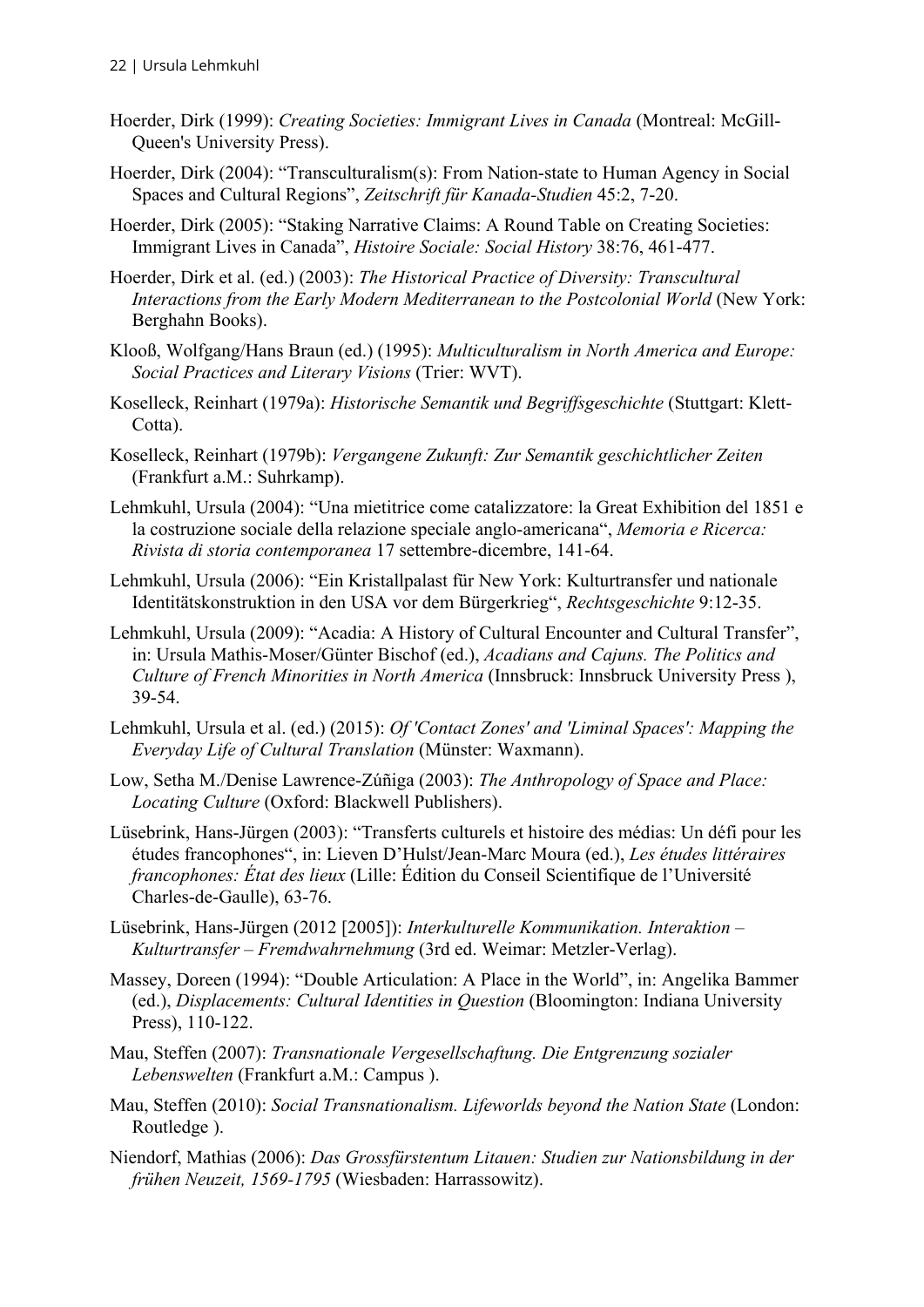- Niendorf, Mathias (2010): *Lietuvos Didžioji Kunigaikštystė: Studija apie nacijos formavimąsi ankstyvaisiais naujaisiais amžiais 1569-1795* (Vilnius: MINTIS).
- Ortiz, Fernando (1917): *Hampa afro-cubana. Los negros brujos (apuntes para un estudio de etnología criminal)* (Madrid: Editorial-América).
- Ortiz, Fernando/Isaac Barreal (1991): *Estudios etnosociológicos* (La Habana: Editorial de Ciencias Sociales).
- Ortiz, Fernando/Isaac Barreal (1993): *Etnia y sociedad* (La Habana: Editorial de Ciencias Sociales).
- Petersson, Bo/Katharine Tyler (ed.) (2008): *Majority Cultures and the Everyday Practices of Ethnic Difference: Whose House is This?* (London: Palgrave Macmillan).
- Potashenko, Grigoriĭ (2002): *The Peoples of the Grand Duchy of Lithuania* (Vilnius: Aidai).
- Pries, Ludger (ed.) (2001): *New Transnational Social Spaces: International Migration and Transnational Companies in the Early Twenty-First Century* (London: Routledge).
- Pries, Ludger (2008): *Die Transnationalisierung der sozialen Welt: Sozialräume jenseits von Nationalgesellschaften* (Frankfurt a.M.: Suhrkamp).
- Renn, Joachim (2002): "Die Übersetzung der modernen Gesellschaft. Das Problem der Einheit der Gesellschaft und die Pragmatik des Übersetzens", in: J. Renn et al. (ed.), *Übersetzung als Medium des Kulturverstehen und sozialer Integration* (Frankfurt a.M.: Campus), 183-214.
- Renn, Joachim (2006): *Übersetzungsverhältnisse. Perspektiven einer pragmatistischen Gesellschaftstheorie* (Weilerswist: Velbrück).
- Risse, Thomas/Ursula Lehmkuhl (ed.) (2007): *Regieren ohne Staat? Governance in Räumen begrenzter Staatlichkeit* (Baden-Baden: Nomos).
- Rowell, Stephen Christopher (1994): *Lithuania Ascending: A Pagan Empire within Eastcentral Europe, 1295-1345* (Cambridge: Cambridge University Press).
- Schwartzwald, Robert (2010): "Explorations of Suburban Non-Space in Stéphane Lafleur's Continentalter", *Quebec Studies:* "*Are We American?" A special dossier compiled by Erin Hurley and Will Straw* 48:Fall, 25-34.
- Soja, Edward W. (1989): *Postmodern Geographies: The Reassertion of Space in Critical Social Theory* (London: Verso).
- Stichweh, Rudolf (2000): *Die Weltgesellschaft: Soziologische Analysen* (Frankfurt a.M.: Suhrkamp).
- Ufer, Urich (2008): *Welthandelszentrum Amsterdam. Globale Dynamik und modernes Leben im 17. Jahrhundert* (Köln: Böhlau).
- Ufer, Urich (2009): "Globalization and Modern Identity Practices. Locals and Cosmopolitans in Seventeenth Century Amsterdam", *HERMES: Journal of Language and Communication Studies* 43: 97-117.
- Vatter, Christoph (2005): "Communication interculturelle et Internet: Développer des compétences interculturelles franco-allemandes par l'apprentissage en ligne", in: Frank Baasner (ed.), *Gérer la diversité culturelle. Théorie et pratique de la communication interculturelle en contexte franco-allemand* (Frankfurt a.M.: Peter Lang), 167-174.
- Vatter, Christoph (2008): "Berührungspunkte nationaler Erinnerungskulturen: Der Oradour-Prozess im Spiegel der Presse in Deutschland und Frankreich", in: Thomas